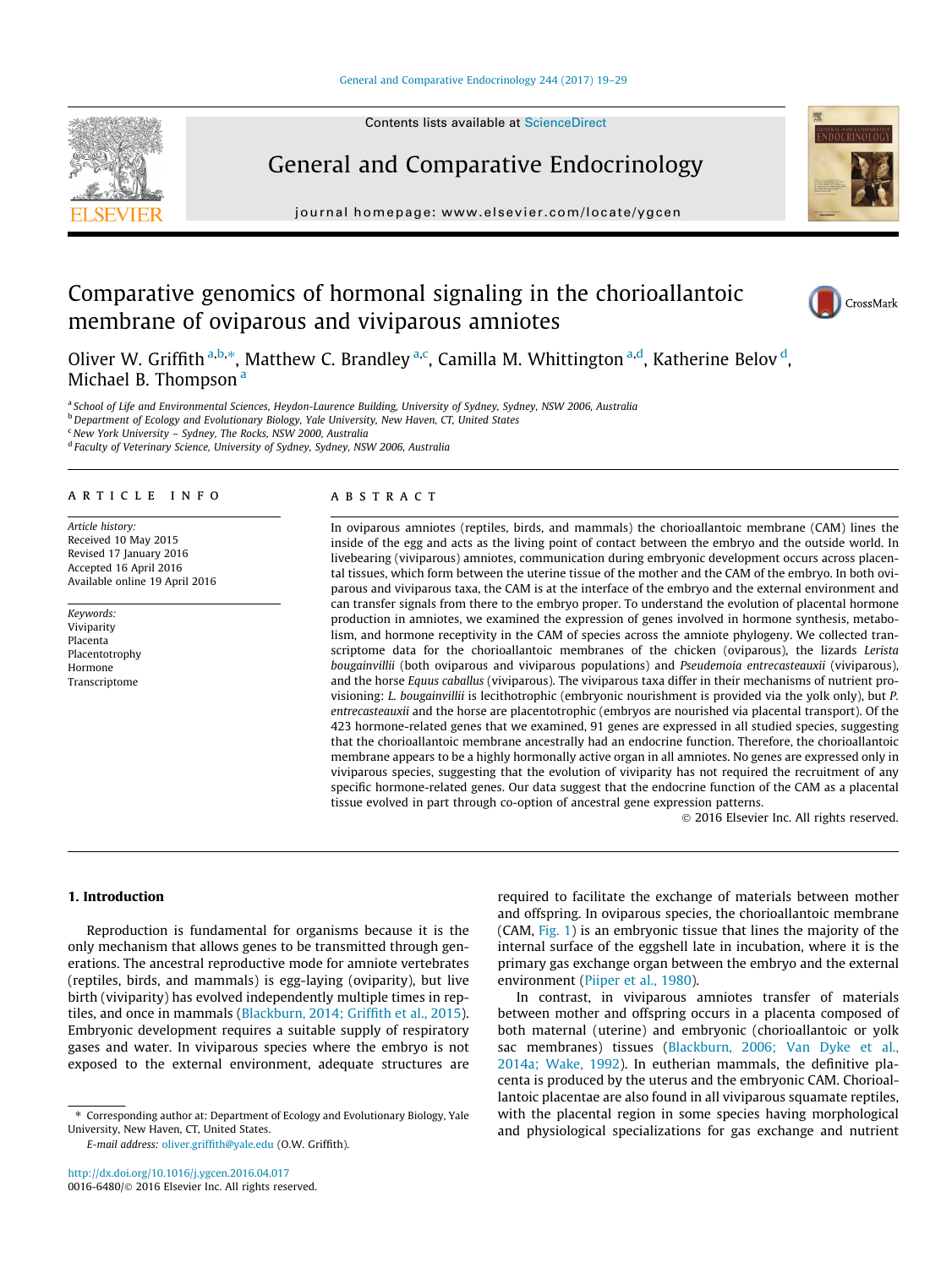<span id="page-1-0"></span>transport [\(Adams et al., 2005; Biazik et al., 2010; Blackburn, 1993;](#page-8-0) [Griffith et al., 2013a; Van Dyke et al., 2015\)](#page-8-0). Viviparous amniote placentae are extremely diverse in structure and function, with some placentae transporting respiratory gases, water, and small amounts of other molecules, and others transporting all classes of nutrients required for embryonic development (placentotrophy) ([Ferner and Mess, 2011; Thompson and Speake, 2002; Thompson](#page-9-0) [et al., 2002\)](#page-9-0). Placentotrophy has evolved relatively few times in amniotes, and exists along a continuum, with complete reliance on egg yolk resources (lecithotrophy, in most squamates) at one end and complete reliance on placental nutrient transfer on the other end (as in eutherian mammals and some lizards). There are also species with intermediate reliance on both placental transfer and ovulated yolk resources, such as the lizard Pseudemoia entrecasteauxii ([Ferner and Mess, 2011; Thompson et al., 2000; Van](#page-9-0) [Dyke et al., 2014b](#page-9-0)).

To understand the evolution of viviparity, it is essential to understand the processes that regulate key pregnancy functions and how these processes have been modified during evolutionary transitions ([Thompson and Speake, 2006](#page-9-0)). Hormones play an essential role in almost every step of amniote reproduction. Hormonal signals are responsible for egg production, vitellogenesis, ovulation, maintenance of the egg in utero, and oviposition/parturition [\(Callard et al., 1992; Custodia-Lora and Callard, 2002; Jones,](#page-8-0) [2017; Licht, 1979](#page-8-0)). Furthermore, hormones are required to induce tissue-level changes that facilitate pregnancy, including, for example, cellular changes in the uterus for nutrient transport to offspring. Finally, hormones facilitate communication between maternal and embryonic tissue throughout gestation, which is important for coordination of developmental features such as apposition of vascular beds within the placenta ([Murphy et al.,](#page-9-0) [2011\)](#page-9-0).

The fundamental difference between oviparous and viviparous species is that in viviparous species eggs are retained in utero until development is complete. As embryonic development in ectotherms is temperature rather than time-dependent, viviparous mothers cannot precisely determine the developmental state of offspring without relying on embryonic cues. Hormone production by embryos therefore represents one possible way for eggs to be retained in utero and deposited at the correct developmental stage which would ultimately give rise to viviparity. For example, progesterone is a key hormonal regulator of pregnancy/gravidity in both mammals and reptiles [\(Custodia-Lora and Callard, 2002\)](#page-9-0). Genes involved in progesterone biosynthesis have been identified in the chorioallantoic tissue of the chicken, suggesting that this tissue may ancestrally produce progesterone ([Albergotti et al., 2009\)](#page-8-0). Production of progesterone by the chorioallantoic placenta could play a significant role in the evolution of viviparity, because egg retention could be achieved in part by simply increasing the transfer of progesterone from embryo to mother by, for example, reducing eggshell thickness.

As well as facilitating maternal-offspring communication, embryonic production of hormones allows embryos to manipulate maternal physiology, which can facilitate parent-offspring conflict. Parent-offspring conflict is a major driver of the evolution of viviparity and placental functions in vertebrates ([Blackburn,](#page-8-0) [2015; Crespi and Semeniuk, 2004; Zeh and Zeh, 2008](#page-8-0)). Conflict arises when offspring demand more resources than is optimal for the lifetime reproductive success of the parent ([Trivers, 1974\)](#page-10-0). For maternal-offspring conflict to occur during pregnancy, embryos must be able to manipulate maternal reproductive physiology, such as nutrient transport across the placenta. This manipulation can be achieved either by gaining direct access to maternal resources through invasive placentation, or through embryonic secretions that change the physiology of maternal tissue. In species with non-invasive epitheliochorial placentation, such as those examined in this study, nutrients must be actively transported across maternal tissue to the embryo, restricting embryonic control. However, embryonic control of transport could still occur in these species ([Fowden et al., 2006](#page-9-0)): In the horse, which has noninvasive epitheliochorial placentation, embryos actively manipulate placental nutrient supply, likely by the production of hormones such as insulin like growth factor 2 ([Allen et al., 2002](#page-8-0)).

In species with non-invasive placentation, if offspring are able to manipulate the activity of maternal tissues by the production and transport of hormones to maternal tissues, conflict may occur. Extensive embryonic production of growth factors occurs in the embryonic trophoblast of mammals ([Fowden and Forhead, 2009;](#page-9-0) [Fowden et al., 2006\)](#page-9-0). Understanding how the production of growth factors correlates with different reproductive modes and the evolution of placentotrophy will allow us to understand if embryonic manipulation, through growth factor production, is a novel function of the chorioallantois in placentotrophic lineages. Alternatively, the production of growth factors may be the result of modifications to processes that occurred ancestrally in chorioallantoic tissue, with growth factors expressed in the chorioallantois of oviparous species.

We measured gene expression in the embryonic chorioallantoic tissue of species across the amniote phylogeny. To characterize the hormonal activity of the chorioallantoic membrane in amniotes we quantified the expression of genes which encode peptide hormones, proteins responsible for hormone synthesis, and hormone receptors. From these data we addressed two specific questions: 1) Is hormone production by the chorioallantoic placenta widespread in viviparous amniotes and 2) Has placental hormonal signaling evolved following the recruitment of hormone related genes in viviparous lineages, or is expression of hormone-related genes a result of coopting ancestral gene expression patterns.

## 2. Materials and methods

## 2.1. Species selection

Recent advances in next-generation sequencing technology make it possible to simultaneously measure the expression of most genes in a given tissue (transcriptome). We evaluated the expression of hormone-related genes in the CAM of multiple species using newly-generated and published transcriptome data for the chorioallantoic membrane ([Fig. 2\)](#page-2-0). We sampled two oviparous taxa including the chicken (Gallus gallus) and an oviparous population of



Fig. 1. Simplified diagram showing the generic layout of embryonic membranes in amniotes, modified from [Ferner and Mess \(2011\)](#page-9-0). In oviparous taxa, these structures sit inside the eggshell membrane; in viviparous species the egg is maintained in the uterus. The shape, size, and layout of each membrane differs between amniotes (see [Ferner and Mess \(2011\)](#page-9-0) for comparisons between major amniote groups). Red – embryonic ectoderm; grey –embryonic endoderm; blue – allantoic membrane; orange – yolk sac membrane.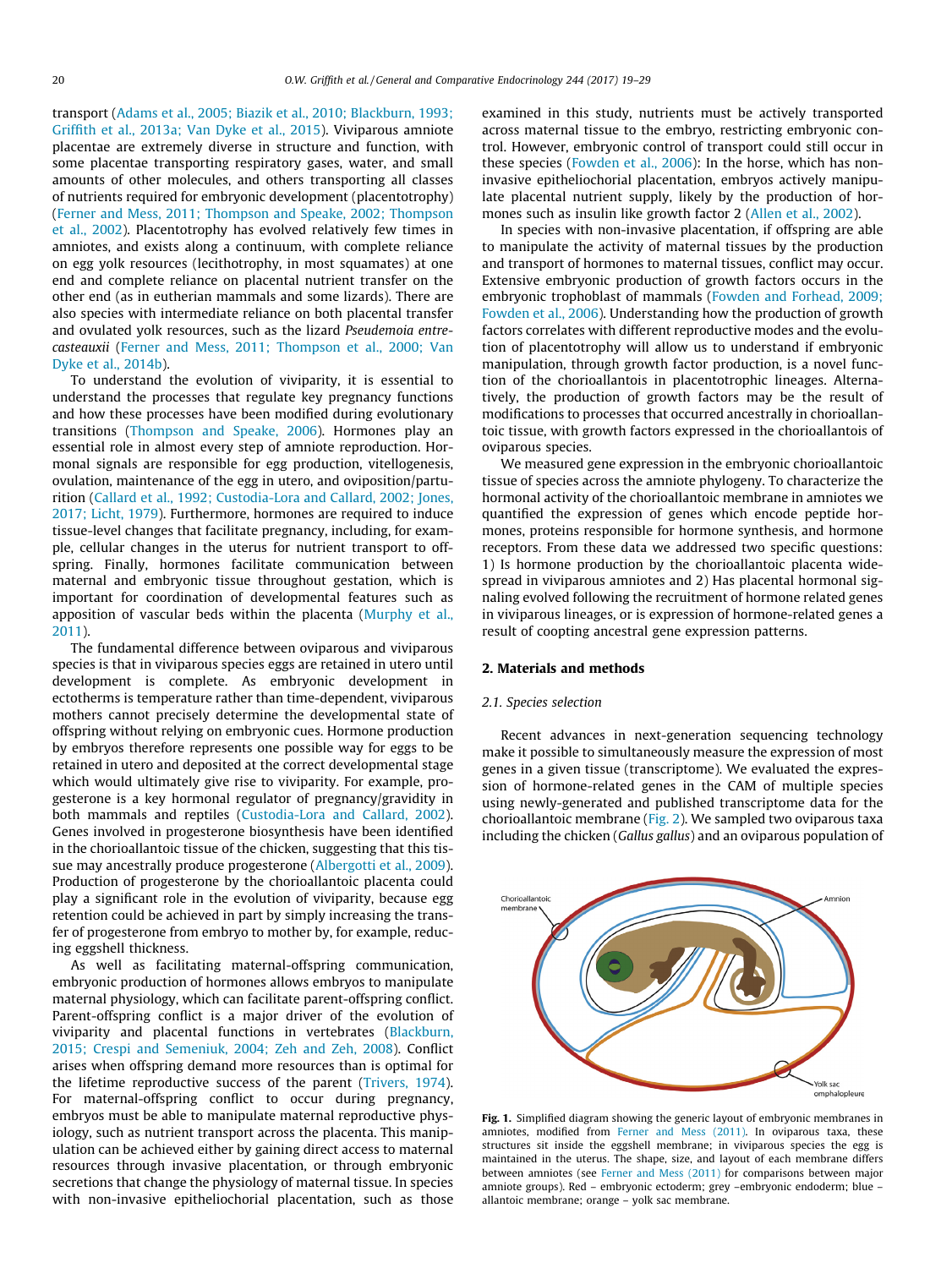<span id="page-2-0"></span>

Fig. 2. Phylogenetic relationship of amniotes species used in this study. Viviparous taxa are denoted in red text, whilst oviparous taxa are denoted in blue.

the skink Lerista bougainvillii (which is a bimodally reproductive species). We sampled two separate origins of lizard viviparity in the skink Pseudemoia entrecasteauxii and a viviparous population of L. bougainvillii. The viviparous taxa differ in their mode of embryonic nutrition. Lerista bougainvillii is lecithotrophic—embryos rely on yolk for the vast majority of nutrients, and the simple placenta instead facilitates flux of water, ions, and gases. In contrast, P. entrecasteauxii is placentotrophic—embryos receive nutrients supplied by the placenta (and reduced yolk) via a relatively complex placenta with specializations for nutrient transport ([Adams et al., 2005; Griffith et al., 2013a](#page-8-0)). Like most viviparous squamates, P. entrecasteauxii has non-invasive epitheliochorial placentation, meaning that the maternal and embryonic epithelia directly contact, but there is no breaching of the maternal tissue ([Adams et al., 2005; Griffith et al., 2013b\)](#page-8-0). To these data we added published mammalian transcriptome data for the CAM of the horse ([Wang et al., 2012\)](#page-10-0), representing a third origin of viviparity and a second origin placentotrophy in amniotes in our sample. The horse also possesses a non-invasive epitheliochorial placenta, making it possible to evaluate gene expression in two independent derivations of the same placental type in mammals and reptiles.

## 2.2. Measuring gene expression in chorioallantoic tissue

## 2.2.1. Chicken, Gallus gallus

We dissected chorioallantoic tissue from day  $8$  (n = 2) and day 18 (n = 3) chicken eggs in May 2012. To extract RNA, tissue was macerated using a mechanical homogenizer in 600 µL of Buffer RLT (QIAGEN) then homogenized using a QIAshredder spin column (QIAGEN). Total RNA was extracted using the RNeasy Mini Kit (QIAGEN). Extracted RNA was treated with Amplification Grade DNase 1 (Sigma-Aldrich). RNA quality was measured on the Agilent 2000 Bioanalyzer (Agilent Technologies) and was only used for transcriptome analysis if the RIN was greater than 8. Sequencing libraries were generated in house using the TruSeq RNA Sample Preparation kit (Illumina, Inc.), were pooled into lanes containing ten samples, and were sequenced on the HiSeq2000 (Illumina, Inc.). Raw transcriptome reads are available in the Sequenced Read Archive (Accession on acceptance). Gene counts for each gene were calculated by aligning raw sequencing reads to the complete cDNA library for Gallus gallus from Ensembl Release 78 [\(Cunningham](#page-9-0) [et al., 2015](#page-9-0)) with Bowtie2 (version 2.0.0-beta7) [\(Langmead and](#page-9-0) [Salzberg, 2012](#page-9-0)). We counted the number of transcripts that aligned to each cDNA contig with Samtools view ([Li et al., 2009](#page-9-0)).

# 2.2.2. Southern grass skink, Pseudemoia entrecasteauxii

We collected chorioallantoic placental tissues from mid (embryonic stage 36/37 of the staging scheme used for Zootoca *vivipara*,  $n = 2$ ) and late pregnant females (embryonic stage 40, which is the final developmental stage,  $n = 4$ . [Dufaure and](#page-9-0) [Hubert, 1961\)](#page-9-0). RNA purification and sequencing was performed using the same methodology as the chicken. We collected a mean of  $2.4 \times 10^7 \pm 3.8 \times 10^6$  sequenced reads per sample. Data analysis was performed using the same approach as the chicken except raw sequencing reads were aligned to a transcriptome for P. entrecasteauxii that was assembled de-novo.

We assembled a reference transcriptome for P. entrecasteauxii de-novo from the uterine tissue of early  $(n = 1)$  and late  $(n = 2)$ pregnant females, the embryonic chorioallantoic membrane  $(n = 2)$  and yolk sac membranes  $(n = 2)$  of late developing embryos, and adult brain tissue ( $n = 1$ ). Transcriptomes were assembled with ABySS 1.3.4 [\(Simpson et al., 2009](#page-9-0)) from tissues of a single individual at a time, with kmer of 49, 59, and 69. After assembly, the transcriptomes from each sample were pooled creating a single assembled transcriptome from multiple tissues. Contigs in the transcriptome smaller than 100 bp and redundant contigs were removed with CD-HIT-EST [\(Huang et al., 2010](#page-9-0)) using default options. Contigs were identified by aligning against the Anolis proteome (Ensembl Build 70) using BlastX with an e-value of 10-5. The alignment rate of the raw reads to the assembled transcriptome was >90% for all samples. 60, 773 assembled transcripts were identified following blast to the Anolis proteome, which equates to 74% sequence coverage of protein coding genes in the published Anolis proteome. Unidentified contigs were further screened by aligning to a composite of the proteomes of human, chicken, opossum, platypus, zebra finch and Chinese tortoise (Ensembl Build 70) using the same criteria as above. A further 27, 431 transcripts were identified after blasting against additional proteomes.

#### 2.2.3. Bougainville's skink, Lerista bougainvillii

We collected a gravid oviparous Lerista bougainvillii from the Burra Region of South Australia in 2011. This lizard was maintained in captivity until it laid eggs, and the CAM was dissected from one egg. Pregnant viviparous L. bougainvillii were collected on Kangaroo Island, South Australia in December of 2011 and 2012. Lizards were housed and then euthanized during late pregnancy, chorioallantoic placental tissue was dissected. All embryos were between developmental stage 35 and 40. RNA extraction and transcriptome sequencing was performed the same as for the chicken. We collected a mean of  $2.9 \times 10^7 \pm 2.2 \times 10^6$  one hundered and one bp sequenced reads per sample. We used ABySS 1.3.4 to assemble all individual raw Illumina reads into larger contigs. Contigs in the transcriptome smaller than 100 bp and redundant contigs were removed with CD-HIT-EST ([Huang et al., 2010\)](#page-9-0) using default options. We identified the contigs using BLASTX with ten vertebrate reference genomes (Ensembl build 72). Finally, we used the short-read aligner Bowtie2 (version 2.0.0-beta7) ([Langmead and Salzberg, 2012\)](#page-9-0) to align the original raw Illumina reads to the identified contigs.

#### 2.2.4. Horse, Equus callabus

Raw 40 bp single end Illumina reads from horse chorioallantoic girdle were taken from [Wang et al. \(2012\)](#page-10-0). Four samples sequenced on the Illumina Genome Analyzer IIx were included, and had a mean of  $3.1 \times 10^7 \pm 6.2 \times 10^5$  sequenced reads per transcriptome. We aligned raw sequenced reads to the complete Equus callabus cDNA collection in Ensembl Release 78 [\(Cunningham et al., 2015\)](#page-9-0) with Bowtie2 (version 2.0.0-beta7) [\(Langmead and Salzberg, 2012](#page-9-0)). We counted the number of transcripts that aligned uniquely to each cDNA contig with Samtools view (version 0.1.18) [\(Li et al., 2009\)](#page-9-0).

#### 2.3. Identifying expressed genes

Although transcription occurs in specific parts of the genome, deep sequencing by RNA-seq will also identify small numbers of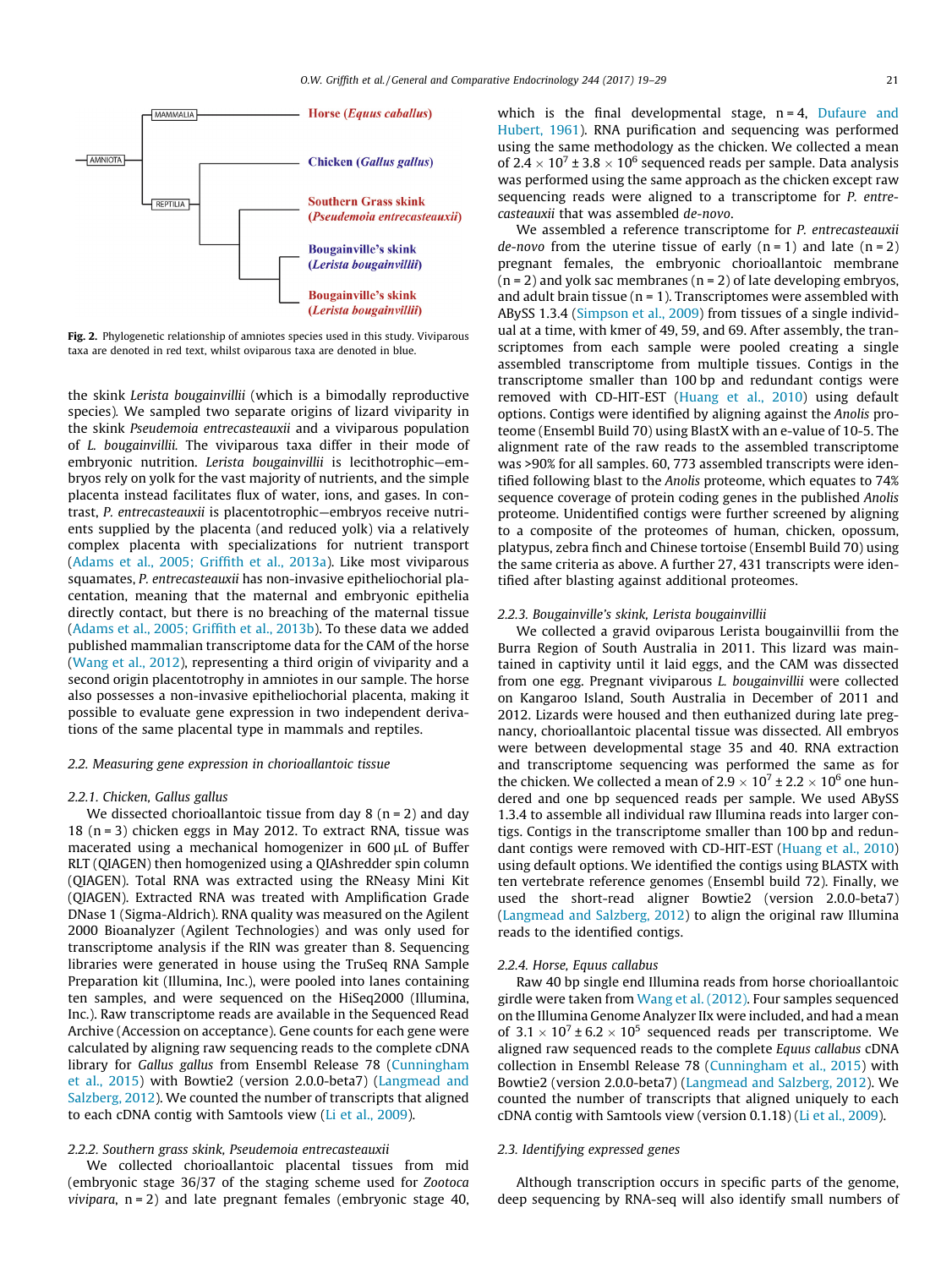transcripts from genes that are actively repressed (see [Wagner](#page-10-0) [et al. \(2013\)](#page-10-0) for more details). We used the transcript per million (TPM) metric to separate ''expressed genes" from genes which had some sequenced transcripts but are unlikely to be genuinely regulated ([Wagner et al., 2012, 2013](#page-10-0)). In cases where multiple assembled cDNA sequences existed for a single gene, gene counts from these transcripts were summed and this summed transcript number was divided by the summed contig length. Genes that had a mean TPM value greater than four were considered expressed; this cut off is consistent with the chromatin state of each gene [\(Hebenstreit et al., 2011\)](#page-9-0). Our cut off is conservative and can confidently identify genes that are transcriptionally active, and not actively repressed ([Wagner et al., 2013](#page-10-0)). We report all gene expression values in TPM.

### 2.4. Hormone-related genes

We compiled a gene list from the DAVID bioinformatics resource, the GeneCards Human Gene Database, and additional genes from readings in the literature to identify hormone-related genes for this analysis. Gene ontology terms (GO terms) for biological processes were downloaded from the DAVID bioinformatics resources 6.7 ([Huang et al., 2009\)](#page-9-0). All GO terms for biological processes containing a set of keywords (Supplementary Table 1) were collated. Gene symbols associated with these GO terms were extracted using a custom perl script using the data associated with DAVID IDs. Gene symbols were extracted from the GeneCards Human Gene Database (Version: 3.12.316 2 Feb 2015), by searching for genes that contained the word 'hormone' or the word 'growth factor' in their symbol, alias or identifier. In addition, a list of all Cytochrome P450 genes collected from GeneCards Human Gene Database (Version: 3.12.316 2 Feb 2015) were included, as this group of genes is involved in steroid metabolism [\(Lewis, 1996](#page-9-0)). Other genes were added if they were reported in the literature to be of importance to the regulation of hormone production or metabolism.

# 3. Results and discussion

#### 3.1. CAM hormone gene expression

The CAM is a hormone-producing organ in amniotes: of the 423 hormone-related genes examined, 321 genes are expressed in the CAM of at least one of the studied species. Expression of hormonerelated genes is not confined to viviparous taxa, which confirms findings previously reported in oviparous birds, crocodiles, and tortoises [\(Albergotti et al., 2009; Cruze et al., 2012, 2013\)](#page-8-0). Ninety-three genes show conserved expression across all studied species, suggesting they may perform essential functions of the chorioallantoic tissues in amniotes. However, it is possible that the physiological function of these proteins has been modified in viviparous lineages to perform novel pregnancy-associated roles. No genes were expressed only in viviparous species, suggesting that the evolution of viviparity does not require de novo recruitment of any particular hormone-related genes to placental tissues. From our survey, only one gene exhibited expression specific to placentotrophic species, although ten genes have lost their expression in placentotrophic lineages, suggesting a potential role of gene expression loss in the evolution of placentotrophy. In the remainder of the discussion, we concentrate on expression of genes related to specific groups of hormones that are important in amniote reproduction.

## 3.2. Steroid hormone synthesis

We examined the expression of 47 genes involved in steroid hormone synthesis and metabolism ([Table 1\)](#page-4-0). Of these genes, six

are expressed in all species, with four of these belonging to the cytochrome P450 family of proteins (CYP). CYPs are a diverse group of enzymes that are involved in cholesterol and steroid synthesis and metabolism ([Werck-Reichhart and Feyereisen, 2000\)](#page-10-0). Although the specific functions of the encoded proteins of these genes are largely unknown, they may play essential roles in the CAM. The newly-sequenced reptile species differ from the Alligator, which expresses specific genes in the CAM involved in androgen and estrogen synthesis (CYP17A1 and CYP19A1 respectively) ([Cruze et al., 2012](#page-9-0)).

### 3.2.1. Progesterone

The defining feature of a viviparous species is that embryos are maintained in the mother until development is complete ([Blackburn, 2006](#page-8-0)). Progesterone is a regulator of gravidity/pregnancy in all studied amniotes and so was a hormone of interest in our study. In turtles, increased progesterone production is associated with ovulation ([Guillette et al., 1991; Licht et al., 1982\)](#page-9-0), and prevents oviposition ([Klicka and Mahmoud, 1977; Mahmoud et al.,](#page-9-0) [1988\)](#page-9-0). In the relatively short reproductive cycle of chickens (26 h), progesterone peaks just prior to ovulation ([Laguë et al., 1975](#page-9-0)). In oviparous squamates, progesterone is produced by the corpus luteum and hormone concentration is correlated with gravidity (the holding of eggs) and normally declines prior to oviposition ([Díaz et al., 1994; Fox and Guillette, 1987\)](#page-9-0). Typically in viviparous amniotes, progesterone is maintained at relatively high concentrations and decreases prior to parturition ([Bazer, 1992; Fergusson](#page-8-0) [and Bradshaw, 1991; Murphy and Thompson, 2011](#page-8-0)). During eutherian mammal pregnancy, progesterone is produced by ovarian corpora lutea until the embryonic placenta has developed sufficiently to take over hormone production ([Stocco et al., 2007; Tuckey,](#page-9-0) [2005\)](#page-9-0). The pattern of shifting progesterone production from the corpus luteum to the chorioallantois during pregnancy also occurs in the viviparous lizard Chalcides chalcides [\(Guarino et al., 1998](#page-9-0)).

For embryonic progesterone production to alter the length of pregnancy, maternal tissues must be receptive to the progesterone signal. Uterine receptivity to progesterone occurs via the progesterone receptor (PGR), which is expressed in the uterus of the live bearing lizards Chalcides ocellatus and P. entrecasteauxii [\(Biazik](#page-8-0) [et al., 2012; Brandley et al., 2012; Griffith, 2015](#page-8-0)). Uterine PGR production has therefore occurred in amniote reproduction since before the split of these two amniote lineages  $\sim$ 300 million years ago.

Progesterone production occurs by first transporting cholesterol to the mitochondrion (typically by steroidogenic acute regulatory protein; StAR), where it is transported to the inner mitochondrial membrane by StAR-related lipid transfer domain protein 3 (StARD3), and converted to pregnenolone by cytochrome P450, family 11, subfamily A, polypeptide 1(CYP11A1). Finally, pregnenolone is converted to progesterone by 3 beta-hydroxysteroid dehydrogenase/delta(5)-delta(4)isomerase type I (HSD3B1) ([Fig. 3](#page-5-0); [Payne and Hales, 2004\)](#page-9-0).

Expression of genes encoding each enzyme in the progesterone synthesis pathway occurs in the horse placenta [\(Table 1\)](#page-4-0), but not all are expressed in the chorioallantoic tissues of the other studied species. STARD3 is expressed in all the taxa we examined; as STARD3 is important for mobilization of cholesterol in the mitochondria, this step in the progesterone synthesis pathway is common in the synthesis and metabolisation of many steroid hormones ([Payne and](#page-9-0) [Hales, 2004](#page-9-0)). In humans (and potentially chickens) production of STARD3 is sufficient to facilitate cholesterol mobilization for progesterone synthesis [\(Tuckey, 2005](#page-10-0)). Chickens lack expression of STAR, which facilitates mobilization of cholesterol to the mitochondria, similarly STAR is not produced in the human trophoblast despite production of progesterone in this tissue [\(Strauss et al., 1996\)](#page-9-0). CYP11A1 and HSD3B1 are necessary for the production of proges-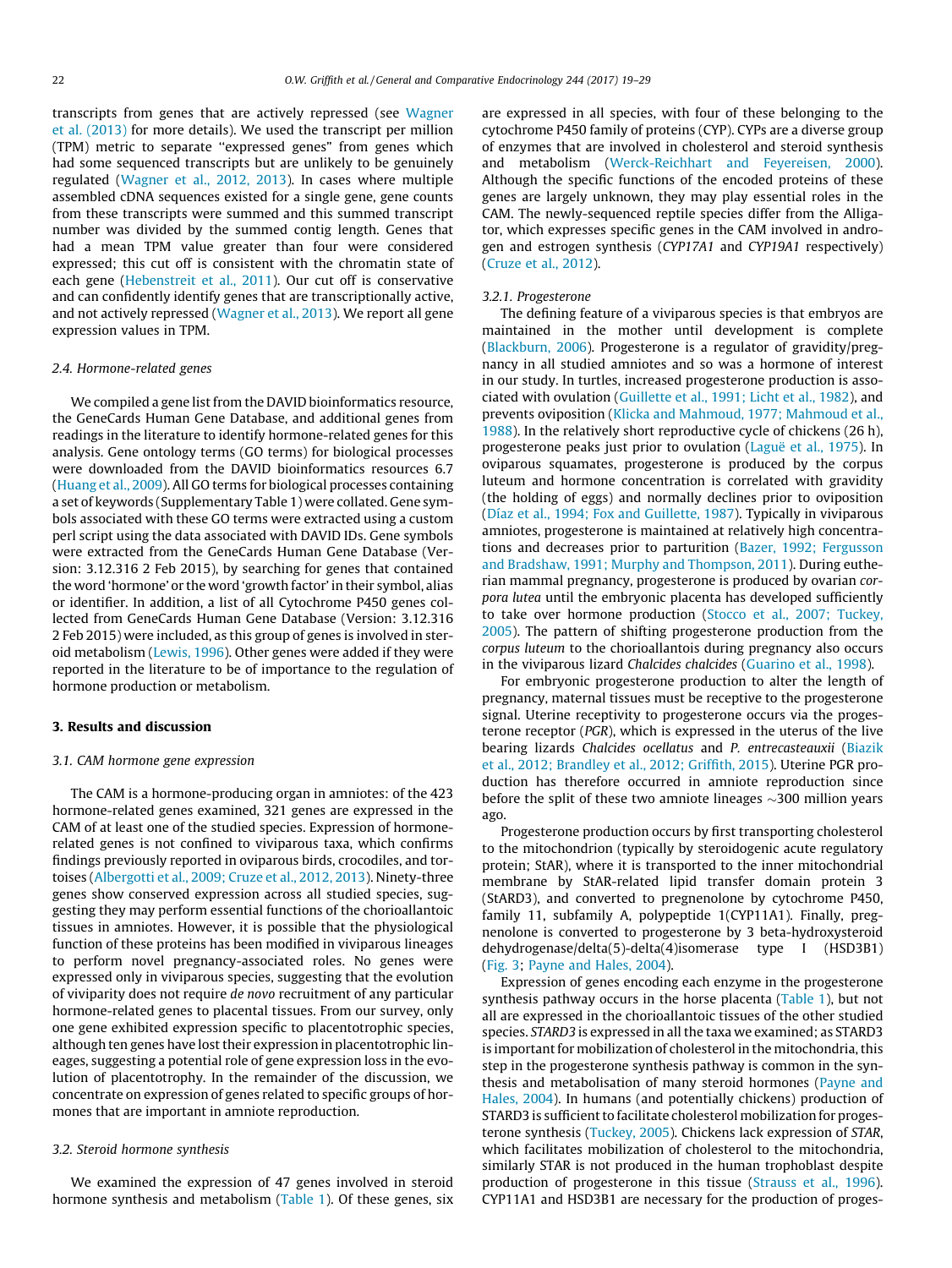#### <span id="page-4-0"></span>Table 1

Expression patterns of genes involved in steroid synthesis and metabolisation in the chorioallantoic membrane. Gene counts have been transformed to reflect the number of transcripts per gene, corrected for contig length, per million sequenced reads (TPM). Genes with a TPM greater than the expression threshold, which is correlated with active cellular gene expression, are indicated in bold. Dashes indicate genes that are absent from the reference transcriptomes of the relevant species.

| Genes involved in progesterone synthesis<br>22.9<br>STARD3<br>$15.5 \pm 1.4$<br>$22 \pm 2$<br>$21.1 \pm 1.1$<br>All<br>$10.9 \pm 0.6$<br>$\bf{0}$<br>$0.2 \pm 0.2$<br>CYP11A1<br>$20.3 \pm 2.6$<br>$115.9 \pm 79.7$<br>$\overline{a}$<br>0.2<br>HSD3B1<br>$44.6 \pm 15.9$<br>$0.2 \pm 0.1$<br>$74 \pm 9.9$<br>$\overline{\phantom{0}}$<br><b>STAR</b><br>44.8<br>$0.9 \pm 0.1$<br>$0.4 \pm 0.2$<br>$3.4 \pm 1.3$<br>$72.9 \pm 34$<br>Steroid hormone receptors<br>AR<br>$22.7 \pm 6.3$<br>$0.9 \pm 0.3$<br>107.5<br>Lecithotrophic<br>$140.3 \pm 15.2$<br>$0.3 \pm 0.2$<br>PGR<br>12.4<br>$1.1 \pm 0.6$<br>$3.1 \pm 0.3$<br>$14.2 \pm 1.5$<br>$0.2 \pm 0.1$<br>$2.2 \pm 0.1$<br>ESR1<br>$0.2 \pm 0.1$<br>$0.2 \pm 0.1$<br>1.6<br>$\overline{\phantom{0}}$<br>ESR2<br>0<br>$0.1 \pm 0$<br>$0.6 \pm 0.3$<br>-<br>19<br>CYP20A1<br>$89.3 \pm 7.5$<br>$19.7 \pm 2.1$<br>All<br>$24.6 \pm 2.1$<br>$14.4 \pm 3.3$<br>19.9<br>CYP27A1<br>$9.1 \pm 1.4$<br>$711.4 \pm 79.4$<br>$13.1 \pm 1.9$<br>$5.1 \pm 2.9$<br>All<br>CYP39A1<br>$22.5 \pm 2.3$<br>All<br>$15.1 \pm 2.7$<br>$5.1 \pm 2.1$<br>24.7<br>$13.6 \pm 2.4$<br>CYP51A1<br>29<br>$25.5 \pm 5.5$<br>$385.4 \pm 103.3$<br>$84.4 \pm 6.3$<br>$102.1 \pm 16.3$<br>All<br>NR3C1<br>75.5<br>All<br>$21.2 \pm 2.2$<br>$39.4 \pm 6$<br>$77.7 \pm 10.4$<br>$7.5 \pm 1.2$<br>CYP26B1<br>$4.9 \pm 0.5$<br>$0.3 \pm 0.3$<br>18.3<br>$33.7 \pm 11.5$<br>$0.2 \pm 0.1$<br>Lecithotrophic<br>CYP46A1<br>39.6<br>$28.2 \pm 8.3$<br>Lecithotrophic<br>$18.5 \pm 3.8$<br>$0.1 \pm 0.1$<br>$\overline{\phantom{0}}$<br>CYP4F22<br>$62.5 \pm 9$<br>Lecithotrophic<br>$30.7 \pm 4.3$<br>$\overline{\phantom{0}}$<br>164.4<br>$0.1 \pm 0.1$<br>CYP2U1<br>$2.9 \pm 0.3$<br>14.6<br>$1.2 \pm 0.5$<br>Lizard<br>$5.3 \pm 0.8$<br>$21.9 \pm 5.5$<br>CYP7B1<br>Lizard<br>$3.4 \pm 0.4$<br>$30.3 \pm 12.5$<br>18.4<br>$25.8 \pm 5.8$<br>$0.2 \pm 0.1$<br>CYP2D6<br>$22.5 \pm 2.2$<br>65.9<br>$28.8 \pm 3.5$<br>$120.6 \pm 22.1$<br>Reptile<br>$\overline{\phantom{0}}$<br>$\overline{7}$<br>CYP2R1<br>Reptile<br>$5.2 \pm 0.5$<br>$7.5 \pm 1.4$<br>$7.6 \pm 1.3$<br>$0.2 \pm 0.1$<br>CYP4V2<br>$7.4 \pm 1.9$<br>$5.5 \pm 1.2$<br>68.2<br>$63.6 \pm 15.9$<br>$0 \pm 0$<br>Reptile<br>CYP17A1<br>$1.7 \pm 0.5$<br>$\mathbf{1}$<br>$0.3 \pm 0.2$<br>$0.4 \pm 0.1$<br>$1918.6 \pm 1310.5$<br>CYP19A1<br>$0.7 \pm 0.1$<br>$1 \pm 0.7$<br>$\overline{a}$<br>$1572 \pm 574.7$<br>$\overline{a}$<br>CYP1A1<br>87.2<br>$0.5 \pm 0.1$<br>$114.3 \pm 15.2$<br>$\overline{\phantom{0}}$<br>$4.3 \pm 4.3$<br>CYP1A2<br>$\overline{a}$<br>$0.3 \pm 0.3$<br>$\overline{\phantom{0}}$<br>94.5<br>CYP1B1<br>$5.4 \pm 1$<br>$38.7 \pm 2.1$<br>$3.9 \pm 0.9$<br>$29.6 \pm 14.7$<br>CYP21A2<br>$2.2 \pm 0.8$<br>$0.4 \pm 0.3$<br>$\overline{\phantom{0}}$<br>$\overline{\phantom{a}}$<br>$\qquad \qquad -$<br>CYP24A1<br>$0.8 \pm 0.4$<br>4.4<br>$3.2 \pm 1.3$<br>$55.7 \pm 21.4$<br>$\overline{\phantom{0}}$<br>CYP26A1<br>$6.8 \pm 2.4$<br>$1.1 \pm 0.5$<br>$0.3 \pm 0.2$<br>÷,<br>$\overline{\phantom{a}}$<br>5.8<br>$3.5 \pm 1.2$<br><b>CYP26C1</b><br>$0.3 \pm 0.1$<br>$4.5 \pm 0.8$<br>$1.4 \pm 0.6$<br>CYP27B1<br>$1.7 \pm 0.4$<br>$0\pm0$<br>÷,<br>$\equiv$<br>$\overline{\phantom{a}}$<br>CYP27C1<br>$0.2 \pm 0.1$<br>$1.5 \pm 0.5$<br>$\equiv$<br>$\overline{\phantom{0}}$<br>$\equiv$<br>CYP2A13<br>1129.7<br>$517.5 \pm 151.8$<br>$\equiv$<br>$\overline{a}$<br>$\equiv$<br>396.9<br>CYP2A6<br>$31.3 \pm 17.6$<br>$\equiv$<br>$\overline{a}$<br>$\overline{a}$<br>CYP2A7<br>317.6<br>$16.1 \pm 7$<br>$\overline{\phantom{0}}$<br>$\overline{a}$<br>$\overline{a}$<br>CYP2B6<br>4<br>$14.6 \pm 5.1$<br>CYP2F1<br>$1.2 \pm 0.2$<br>11.8<br>$9.3 \pm 4.4$<br>$0.1 \pm 0.1$<br>$\overline{a}$<br>CYP2I2<br>$18.9 \pm 1.7$<br>49.1<br>$166.2 \pm 41.9$<br>$4.7 \pm 2.2$<br>CYP2S1<br>$6.8 \pm 0.7$<br>$\overline{\phantom{0}}$<br>$\overline{a}$<br>$\overline{a}$<br>$\overline{\phantom{0}}$<br>7.2<br>CYP2W1<br>$47.7 \pm 29.3$<br>$0.7 \pm 0.4$<br>$\overline{\phantom{0}}$<br>-<br>CYP3A7<br>208<br>$11.5 \pm 4.9$<br>$\overline{\phantom{0}}$<br>$\equiv$<br>$\overline{a}$<br>CYP4F3<br>766.9<br>$279.8 \pm 47.7$<br>$\overline{\phantom{a}}$<br>$\overline{\phantom{0}}$<br>CYP4F8<br>$1.1 \pm 0.7$<br>$\equiv$<br>$\overline{\phantom{0}}$<br>$\overline{\phantom{a}}$<br>CYP4X1<br>$0\pm0$<br>$\overline{\phantom{0}}$<br>$\overline{\phantom{0}}$<br>$\overline{a}$<br>CYP7A1<br>$2.8 \pm 0.2$<br>$\overline{a}$<br>$0.5 \pm 0.2$<br>CYP8B1<br>$18.4 \pm 2.4$<br>16.7<br>$0 \pm 0$<br>$\overline{\phantom{a}}$<br>NR5A1<br>$0.2 \pm 0.1$<br>$0.1 \pm 0.1$<br>$\overline{\phantom{0}}$<br>÷ | Official<br>gene<br>symbol | Chicken, Gallus<br>gallus $(n = 5)$ | Southern grass skink,<br>Pseudemoia entrecasteauxii<br>$(n = 6)$ | Bougainville's skink, Lerista<br><i>bougainvillii</i> (oviparous, $n = 1$ ) | Bougainville's skink, Lerista<br><i>bougainvillii</i> (vivip, $n = 4$ ) | Horse, Equus<br>caballus $(n = 4)$ | Pattern |
|----------------------------------------------------------------------------------------------------------------------------------------------------------------------------------------------------------------------------------------------------------------------------------------------------------------------------------------------------------------------------------------------------------------------------------------------------------------------------------------------------------------------------------------------------------------------------------------------------------------------------------------------------------------------------------------------------------------------------------------------------------------------------------------------------------------------------------------------------------------------------------------------------------------------------------------------------------------------------------------------------------------------------------------------------------------------------------------------------------------------------------------------------------------------------------------------------------------------------------------------------------------------------------------------------------------------------------------------------------------------------------------------------------------------------------------------------------------------------------------------------------------------------------------------------------------------------------------------------------------------------------------------------------------------------------------------------------------------------------------------------------------------------------------------------------------------------------------------------------------------------------------------------------------------------------------------------------------------------------------------------------------------------------------------------------------------------------------------------------------------------------------------------------------------------------------------------------------------------------------------------------------------------------------------------------------------------------------------------------------------------------------------------------------------------------------------------------------------------------------------------------------------------------------------------------------------------------------------------------------------------------------------------------------------------------------------------------------------------------------------------------------------------------------------------------------------------------------------------------------------------------------------------------------------------------------------------------------------------------------------------------------------------------------------------------------------------------------------------------------------------------------------------------------------------------------------------------------------------------------------------------------------------------------------------------------------------------------------------------------------------------------------------------------------------------------------------------------------------------------------------------------------------------------------------------------------------------------------------------------------------------------------------------------------------------------------------------------------------------------------------------------------------------------------------------------------------------------------------------------------------------------------------------------------------------------------------------------------------------------------------------------------------------------------------------------------------------------------------------------------------------------------------------------------------------------------------------------------------------------------------------------------------------------------------------------------------------------------------------------------------------------------------------------------------------------------------------------------------------------------------------------------------------------------------------------------------------------------------------------|----------------------------|-------------------------------------|------------------------------------------------------------------|-----------------------------------------------------------------------------|-------------------------------------------------------------------------|------------------------------------|---------|
|                                                                                                                                                                                                                                                                                                                                                                                                                                                                                                                                                                                                                                                                                                                                                                                                                                                                                                                                                                                                                                                                                                                                                                                                                                                                                                                                                                                                                                                                                                                                                                                                                                                                                                                                                                                                                                                                                                                                                                                                                                                                                                                                                                                                                                                                                                                                                                                                                                                                                                                                                                                                                                                                                                                                                                                                                                                                                                                                                                                                                                                                                                                                                                                                                                                                                                                                                                                                                                                                                                                                                                                                                                                                                                                                                                                                                                                                                                                                                                                                                                                                                                                                                                                                                                                                                                                                                                                                                                                                                                                                                                                                                |                            |                                     |                                                                  |                                                                             |                                                                         |                                    |         |
|                                                                                                                                                                                                                                                                                                                                                                                                                                                                                                                                                                                                                                                                                                                                                                                                                                                                                                                                                                                                                                                                                                                                                                                                                                                                                                                                                                                                                                                                                                                                                                                                                                                                                                                                                                                                                                                                                                                                                                                                                                                                                                                                                                                                                                                                                                                                                                                                                                                                                                                                                                                                                                                                                                                                                                                                                                                                                                                                                                                                                                                                                                                                                                                                                                                                                                                                                                                                                                                                                                                                                                                                                                                                                                                                                                                                                                                                                                                                                                                                                                                                                                                                                                                                                                                                                                                                                                                                                                                                                                                                                                                                                |                            |                                     |                                                                  |                                                                             |                                                                         |                                    |         |
|                                                                                                                                                                                                                                                                                                                                                                                                                                                                                                                                                                                                                                                                                                                                                                                                                                                                                                                                                                                                                                                                                                                                                                                                                                                                                                                                                                                                                                                                                                                                                                                                                                                                                                                                                                                                                                                                                                                                                                                                                                                                                                                                                                                                                                                                                                                                                                                                                                                                                                                                                                                                                                                                                                                                                                                                                                                                                                                                                                                                                                                                                                                                                                                                                                                                                                                                                                                                                                                                                                                                                                                                                                                                                                                                                                                                                                                                                                                                                                                                                                                                                                                                                                                                                                                                                                                                                                                                                                                                                                                                                                                                                |                            |                                     |                                                                  |                                                                             |                                                                         |                                    |         |
|                                                                                                                                                                                                                                                                                                                                                                                                                                                                                                                                                                                                                                                                                                                                                                                                                                                                                                                                                                                                                                                                                                                                                                                                                                                                                                                                                                                                                                                                                                                                                                                                                                                                                                                                                                                                                                                                                                                                                                                                                                                                                                                                                                                                                                                                                                                                                                                                                                                                                                                                                                                                                                                                                                                                                                                                                                                                                                                                                                                                                                                                                                                                                                                                                                                                                                                                                                                                                                                                                                                                                                                                                                                                                                                                                                                                                                                                                                                                                                                                                                                                                                                                                                                                                                                                                                                                                                                                                                                                                                                                                                                                                |                            |                                     |                                                                  |                                                                             |                                                                         |                                    |         |
|                                                                                                                                                                                                                                                                                                                                                                                                                                                                                                                                                                                                                                                                                                                                                                                                                                                                                                                                                                                                                                                                                                                                                                                                                                                                                                                                                                                                                                                                                                                                                                                                                                                                                                                                                                                                                                                                                                                                                                                                                                                                                                                                                                                                                                                                                                                                                                                                                                                                                                                                                                                                                                                                                                                                                                                                                                                                                                                                                                                                                                                                                                                                                                                                                                                                                                                                                                                                                                                                                                                                                                                                                                                                                                                                                                                                                                                                                                                                                                                                                                                                                                                                                                                                                                                                                                                                                                                                                                                                                                                                                                                                                |                            |                                     |                                                                  |                                                                             |                                                                         |                                    |         |
|                                                                                                                                                                                                                                                                                                                                                                                                                                                                                                                                                                                                                                                                                                                                                                                                                                                                                                                                                                                                                                                                                                                                                                                                                                                                                                                                                                                                                                                                                                                                                                                                                                                                                                                                                                                                                                                                                                                                                                                                                                                                                                                                                                                                                                                                                                                                                                                                                                                                                                                                                                                                                                                                                                                                                                                                                                                                                                                                                                                                                                                                                                                                                                                                                                                                                                                                                                                                                                                                                                                                                                                                                                                                                                                                                                                                                                                                                                                                                                                                                                                                                                                                                                                                                                                                                                                                                                                                                                                                                                                                                                                                                |                            |                                     |                                                                  |                                                                             |                                                                         |                                    |         |
|                                                                                                                                                                                                                                                                                                                                                                                                                                                                                                                                                                                                                                                                                                                                                                                                                                                                                                                                                                                                                                                                                                                                                                                                                                                                                                                                                                                                                                                                                                                                                                                                                                                                                                                                                                                                                                                                                                                                                                                                                                                                                                                                                                                                                                                                                                                                                                                                                                                                                                                                                                                                                                                                                                                                                                                                                                                                                                                                                                                                                                                                                                                                                                                                                                                                                                                                                                                                                                                                                                                                                                                                                                                                                                                                                                                                                                                                                                                                                                                                                                                                                                                                                                                                                                                                                                                                                                                                                                                                                                                                                                                                                |                            |                                     |                                                                  |                                                                             |                                                                         |                                    |         |
|                                                                                                                                                                                                                                                                                                                                                                                                                                                                                                                                                                                                                                                                                                                                                                                                                                                                                                                                                                                                                                                                                                                                                                                                                                                                                                                                                                                                                                                                                                                                                                                                                                                                                                                                                                                                                                                                                                                                                                                                                                                                                                                                                                                                                                                                                                                                                                                                                                                                                                                                                                                                                                                                                                                                                                                                                                                                                                                                                                                                                                                                                                                                                                                                                                                                                                                                                                                                                                                                                                                                                                                                                                                                                                                                                                                                                                                                                                                                                                                                                                                                                                                                                                                                                                                                                                                                                                                                                                                                                                                                                                                                                |                            |                                     |                                                                  |                                                                             |                                                                         |                                    |         |
|                                                                                                                                                                                                                                                                                                                                                                                                                                                                                                                                                                                                                                                                                                                                                                                                                                                                                                                                                                                                                                                                                                                                                                                                                                                                                                                                                                                                                                                                                                                                                                                                                                                                                                                                                                                                                                                                                                                                                                                                                                                                                                                                                                                                                                                                                                                                                                                                                                                                                                                                                                                                                                                                                                                                                                                                                                                                                                                                                                                                                                                                                                                                                                                                                                                                                                                                                                                                                                                                                                                                                                                                                                                                                                                                                                                                                                                                                                                                                                                                                                                                                                                                                                                                                                                                                                                                                                                                                                                                                                                                                                                                                |                            |                                     |                                                                  |                                                                             |                                                                         |                                    |         |
|                                                                                                                                                                                                                                                                                                                                                                                                                                                                                                                                                                                                                                                                                                                                                                                                                                                                                                                                                                                                                                                                                                                                                                                                                                                                                                                                                                                                                                                                                                                                                                                                                                                                                                                                                                                                                                                                                                                                                                                                                                                                                                                                                                                                                                                                                                                                                                                                                                                                                                                                                                                                                                                                                                                                                                                                                                                                                                                                                                                                                                                                                                                                                                                                                                                                                                                                                                                                                                                                                                                                                                                                                                                                                                                                                                                                                                                                                                                                                                                                                                                                                                                                                                                                                                                                                                                                                                                                                                                                                                                                                                                                                |                            |                                     |                                                                  |                                                                             |                                                                         |                                    |         |
|                                                                                                                                                                                                                                                                                                                                                                                                                                                                                                                                                                                                                                                                                                                                                                                                                                                                                                                                                                                                                                                                                                                                                                                                                                                                                                                                                                                                                                                                                                                                                                                                                                                                                                                                                                                                                                                                                                                                                                                                                                                                                                                                                                                                                                                                                                                                                                                                                                                                                                                                                                                                                                                                                                                                                                                                                                                                                                                                                                                                                                                                                                                                                                                                                                                                                                                                                                                                                                                                                                                                                                                                                                                                                                                                                                                                                                                                                                                                                                                                                                                                                                                                                                                                                                                                                                                                                                                                                                                                                                                                                                                                                |                            |                                     |                                                                  |                                                                             |                                                                         |                                    |         |
|                                                                                                                                                                                                                                                                                                                                                                                                                                                                                                                                                                                                                                                                                                                                                                                                                                                                                                                                                                                                                                                                                                                                                                                                                                                                                                                                                                                                                                                                                                                                                                                                                                                                                                                                                                                                                                                                                                                                                                                                                                                                                                                                                                                                                                                                                                                                                                                                                                                                                                                                                                                                                                                                                                                                                                                                                                                                                                                                                                                                                                                                                                                                                                                                                                                                                                                                                                                                                                                                                                                                                                                                                                                                                                                                                                                                                                                                                                                                                                                                                                                                                                                                                                                                                                                                                                                                                                                                                                                                                                                                                                                                                |                            |                                     |                                                                  |                                                                             |                                                                         |                                    |         |
|                                                                                                                                                                                                                                                                                                                                                                                                                                                                                                                                                                                                                                                                                                                                                                                                                                                                                                                                                                                                                                                                                                                                                                                                                                                                                                                                                                                                                                                                                                                                                                                                                                                                                                                                                                                                                                                                                                                                                                                                                                                                                                                                                                                                                                                                                                                                                                                                                                                                                                                                                                                                                                                                                                                                                                                                                                                                                                                                                                                                                                                                                                                                                                                                                                                                                                                                                                                                                                                                                                                                                                                                                                                                                                                                                                                                                                                                                                                                                                                                                                                                                                                                                                                                                                                                                                                                                                                                                                                                                                                                                                                                                |                            |                                     |                                                                  |                                                                             |                                                                         |                                    |         |
|                                                                                                                                                                                                                                                                                                                                                                                                                                                                                                                                                                                                                                                                                                                                                                                                                                                                                                                                                                                                                                                                                                                                                                                                                                                                                                                                                                                                                                                                                                                                                                                                                                                                                                                                                                                                                                                                                                                                                                                                                                                                                                                                                                                                                                                                                                                                                                                                                                                                                                                                                                                                                                                                                                                                                                                                                                                                                                                                                                                                                                                                                                                                                                                                                                                                                                                                                                                                                                                                                                                                                                                                                                                                                                                                                                                                                                                                                                                                                                                                                                                                                                                                                                                                                                                                                                                                                                                                                                                                                                                                                                                                                |                            |                                     |                                                                  |                                                                             |                                                                         |                                    |         |
|                                                                                                                                                                                                                                                                                                                                                                                                                                                                                                                                                                                                                                                                                                                                                                                                                                                                                                                                                                                                                                                                                                                                                                                                                                                                                                                                                                                                                                                                                                                                                                                                                                                                                                                                                                                                                                                                                                                                                                                                                                                                                                                                                                                                                                                                                                                                                                                                                                                                                                                                                                                                                                                                                                                                                                                                                                                                                                                                                                                                                                                                                                                                                                                                                                                                                                                                                                                                                                                                                                                                                                                                                                                                                                                                                                                                                                                                                                                                                                                                                                                                                                                                                                                                                                                                                                                                                                                                                                                                                                                                                                                                                |                            |                                     |                                                                  |                                                                             |                                                                         |                                    |         |
|                                                                                                                                                                                                                                                                                                                                                                                                                                                                                                                                                                                                                                                                                                                                                                                                                                                                                                                                                                                                                                                                                                                                                                                                                                                                                                                                                                                                                                                                                                                                                                                                                                                                                                                                                                                                                                                                                                                                                                                                                                                                                                                                                                                                                                                                                                                                                                                                                                                                                                                                                                                                                                                                                                                                                                                                                                                                                                                                                                                                                                                                                                                                                                                                                                                                                                                                                                                                                                                                                                                                                                                                                                                                                                                                                                                                                                                                                                                                                                                                                                                                                                                                                                                                                                                                                                                                                                                                                                                                                                                                                                                                                |                            |                                     |                                                                  |                                                                             |                                                                         |                                    |         |
|                                                                                                                                                                                                                                                                                                                                                                                                                                                                                                                                                                                                                                                                                                                                                                                                                                                                                                                                                                                                                                                                                                                                                                                                                                                                                                                                                                                                                                                                                                                                                                                                                                                                                                                                                                                                                                                                                                                                                                                                                                                                                                                                                                                                                                                                                                                                                                                                                                                                                                                                                                                                                                                                                                                                                                                                                                                                                                                                                                                                                                                                                                                                                                                                                                                                                                                                                                                                                                                                                                                                                                                                                                                                                                                                                                                                                                                                                                                                                                                                                                                                                                                                                                                                                                                                                                                                                                                                                                                                                                                                                                                                                |                            |                                     |                                                                  |                                                                             |                                                                         |                                    |         |
|                                                                                                                                                                                                                                                                                                                                                                                                                                                                                                                                                                                                                                                                                                                                                                                                                                                                                                                                                                                                                                                                                                                                                                                                                                                                                                                                                                                                                                                                                                                                                                                                                                                                                                                                                                                                                                                                                                                                                                                                                                                                                                                                                                                                                                                                                                                                                                                                                                                                                                                                                                                                                                                                                                                                                                                                                                                                                                                                                                                                                                                                                                                                                                                                                                                                                                                                                                                                                                                                                                                                                                                                                                                                                                                                                                                                                                                                                                                                                                                                                                                                                                                                                                                                                                                                                                                                                                                                                                                                                                                                                                                                                |                            |                                     |                                                                  |                                                                             |                                                                         |                                    |         |
|                                                                                                                                                                                                                                                                                                                                                                                                                                                                                                                                                                                                                                                                                                                                                                                                                                                                                                                                                                                                                                                                                                                                                                                                                                                                                                                                                                                                                                                                                                                                                                                                                                                                                                                                                                                                                                                                                                                                                                                                                                                                                                                                                                                                                                                                                                                                                                                                                                                                                                                                                                                                                                                                                                                                                                                                                                                                                                                                                                                                                                                                                                                                                                                                                                                                                                                                                                                                                                                                                                                                                                                                                                                                                                                                                                                                                                                                                                                                                                                                                                                                                                                                                                                                                                                                                                                                                                                                                                                                                                                                                                                                                |                            |                                     |                                                                  |                                                                             |                                                                         |                                    |         |
|                                                                                                                                                                                                                                                                                                                                                                                                                                                                                                                                                                                                                                                                                                                                                                                                                                                                                                                                                                                                                                                                                                                                                                                                                                                                                                                                                                                                                                                                                                                                                                                                                                                                                                                                                                                                                                                                                                                                                                                                                                                                                                                                                                                                                                                                                                                                                                                                                                                                                                                                                                                                                                                                                                                                                                                                                                                                                                                                                                                                                                                                                                                                                                                                                                                                                                                                                                                                                                                                                                                                                                                                                                                                                                                                                                                                                                                                                                                                                                                                                                                                                                                                                                                                                                                                                                                                                                                                                                                                                                                                                                                                                |                            |                                     |                                                                  |                                                                             |                                                                         |                                    |         |
|                                                                                                                                                                                                                                                                                                                                                                                                                                                                                                                                                                                                                                                                                                                                                                                                                                                                                                                                                                                                                                                                                                                                                                                                                                                                                                                                                                                                                                                                                                                                                                                                                                                                                                                                                                                                                                                                                                                                                                                                                                                                                                                                                                                                                                                                                                                                                                                                                                                                                                                                                                                                                                                                                                                                                                                                                                                                                                                                                                                                                                                                                                                                                                                                                                                                                                                                                                                                                                                                                                                                                                                                                                                                                                                                                                                                                                                                                                                                                                                                                                                                                                                                                                                                                                                                                                                                                                                                                                                                                                                                                                                                                |                            |                                     |                                                                  |                                                                             |                                                                         |                                    |         |
|                                                                                                                                                                                                                                                                                                                                                                                                                                                                                                                                                                                                                                                                                                                                                                                                                                                                                                                                                                                                                                                                                                                                                                                                                                                                                                                                                                                                                                                                                                                                                                                                                                                                                                                                                                                                                                                                                                                                                                                                                                                                                                                                                                                                                                                                                                                                                                                                                                                                                                                                                                                                                                                                                                                                                                                                                                                                                                                                                                                                                                                                                                                                                                                                                                                                                                                                                                                                                                                                                                                                                                                                                                                                                                                                                                                                                                                                                                                                                                                                                                                                                                                                                                                                                                                                                                                                                                                                                                                                                                                                                                                                                |                            |                                     |                                                                  |                                                                             |                                                                         |                                    |         |
|                                                                                                                                                                                                                                                                                                                                                                                                                                                                                                                                                                                                                                                                                                                                                                                                                                                                                                                                                                                                                                                                                                                                                                                                                                                                                                                                                                                                                                                                                                                                                                                                                                                                                                                                                                                                                                                                                                                                                                                                                                                                                                                                                                                                                                                                                                                                                                                                                                                                                                                                                                                                                                                                                                                                                                                                                                                                                                                                                                                                                                                                                                                                                                                                                                                                                                                                                                                                                                                                                                                                                                                                                                                                                                                                                                                                                                                                                                                                                                                                                                                                                                                                                                                                                                                                                                                                                                                                                                                                                                                                                                                                                |                            |                                     |                                                                  |                                                                             |                                                                         |                                    |         |
|                                                                                                                                                                                                                                                                                                                                                                                                                                                                                                                                                                                                                                                                                                                                                                                                                                                                                                                                                                                                                                                                                                                                                                                                                                                                                                                                                                                                                                                                                                                                                                                                                                                                                                                                                                                                                                                                                                                                                                                                                                                                                                                                                                                                                                                                                                                                                                                                                                                                                                                                                                                                                                                                                                                                                                                                                                                                                                                                                                                                                                                                                                                                                                                                                                                                                                                                                                                                                                                                                                                                                                                                                                                                                                                                                                                                                                                                                                                                                                                                                                                                                                                                                                                                                                                                                                                                                                                                                                                                                                                                                                                                                |                            |                                     |                                                                  |                                                                             |                                                                         |                                    |         |
|                                                                                                                                                                                                                                                                                                                                                                                                                                                                                                                                                                                                                                                                                                                                                                                                                                                                                                                                                                                                                                                                                                                                                                                                                                                                                                                                                                                                                                                                                                                                                                                                                                                                                                                                                                                                                                                                                                                                                                                                                                                                                                                                                                                                                                                                                                                                                                                                                                                                                                                                                                                                                                                                                                                                                                                                                                                                                                                                                                                                                                                                                                                                                                                                                                                                                                                                                                                                                                                                                                                                                                                                                                                                                                                                                                                                                                                                                                                                                                                                                                                                                                                                                                                                                                                                                                                                                                                                                                                                                                                                                                                                                |                            |                                     |                                                                  |                                                                             |                                                                         |                                    |         |
|                                                                                                                                                                                                                                                                                                                                                                                                                                                                                                                                                                                                                                                                                                                                                                                                                                                                                                                                                                                                                                                                                                                                                                                                                                                                                                                                                                                                                                                                                                                                                                                                                                                                                                                                                                                                                                                                                                                                                                                                                                                                                                                                                                                                                                                                                                                                                                                                                                                                                                                                                                                                                                                                                                                                                                                                                                                                                                                                                                                                                                                                                                                                                                                                                                                                                                                                                                                                                                                                                                                                                                                                                                                                                                                                                                                                                                                                                                                                                                                                                                                                                                                                                                                                                                                                                                                                                                                                                                                                                                                                                                                                                |                            |                                     |                                                                  |                                                                             |                                                                         |                                    |         |
|                                                                                                                                                                                                                                                                                                                                                                                                                                                                                                                                                                                                                                                                                                                                                                                                                                                                                                                                                                                                                                                                                                                                                                                                                                                                                                                                                                                                                                                                                                                                                                                                                                                                                                                                                                                                                                                                                                                                                                                                                                                                                                                                                                                                                                                                                                                                                                                                                                                                                                                                                                                                                                                                                                                                                                                                                                                                                                                                                                                                                                                                                                                                                                                                                                                                                                                                                                                                                                                                                                                                                                                                                                                                                                                                                                                                                                                                                                                                                                                                                                                                                                                                                                                                                                                                                                                                                                                                                                                                                                                                                                                                                |                            |                                     |                                                                  |                                                                             |                                                                         |                                    |         |
|                                                                                                                                                                                                                                                                                                                                                                                                                                                                                                                                                                                                                                                                                                                                                                                                                                                                                                                                                                                                                                                                                                                                                                                                                                                                                                                                                                                                                                                                                                                                                                                                                                                                                                                                                                                                                                                                                                                                                                                                                                                                                                                                                                                                                                                                                                                                                                                                                                                                                                                                                                                                                                                                                                                                                                                                                                                                                                                                                                                                                                                                                                                                                                                                                                                                                                                                                                                                                                                                                                                                                                                                                                                                                                                                                                                                                                                                                                                                                                                                                                                                                                                                                                                                                                                                                                                                                                                                                                                                                                                                                                                                                |                            |                                     |                                                                  |                                                                             |                                                                         |                                    |         |
|                                                                                                                                                                                                                                                                                                                                                                                                                                                                                                                                                                                                                                                                                                                                                                                                                                                                                                                                                                                                                                                                                                                                                                                                                                                                                                                                                                                                                                                                                                                                                                                                                                                                                                                                                                                                                                                                                                                                                                                                                                                                                                                                                                                                                                                                                                                                                                                                                                                                                                                                                                                                                                                                                                                                                                                                                                                                                                                                                                                                                                                                                                                                                                                                                                                                                                                                                                                                                                                                                                                                                                                                                                                                                                                                                                                                                                                                                                                                                                                                                                                                                                                                                                                                                                                                                                                                                                                                                                                                                                                                                                                                                |                            |                                     |                                                                  |                                                                             |                                                                         |                                    |         |
|                                                                                                                                                                                                                                                                                                                                                                                                                                                                                                                                                                                                                                                                                                                                                                                                                                                                                                                                                                                                                                                                                                                                                                                                                                                                                                                                                                                                                                                                                                                                                                                                                                                                                                                                                                                                                                                                                                                                                                                                                                                                                                                                                                                                                                                                                                                                                                                                                                                                                                                                                                                                                                                                                                                                                                                                                                                                                                                                                                                                                                                                                                                                                                                                                                                                                                                                                                                                                                                                                                                                                                                                                                                                                                                                                                                                                                                                                                                                                                                                                                                                                                                                                                                                                                                                                                                                                                                                                                                                                                                                                                                                                |                            |                                     |                                                                  |                                                                             |                                                                         |                                    |         |
|                                                                                                                                                                                                                                                                                                                                                                                                                                                                                                                                                                                                                                                                                                                                                                                                                                                                                                                                                                                                                                                                                                                                                                                                                                                                                                                                                                                                                                                                                                                                                                                                                                                                                                                                                                                                                                                                                                                                                                                                                                                                                                                                                                                                                                                                                                                                                                                                                                                                                                                                                                                                                                                                                                                                                                                                                                                                                                                                                                                                                                                                                                                                                                                                                                                                                                                                                                                                                                                                                                                                                                                                                                                                                                                                                                                                                                                                                                                                                                                                                                                                                                                                                                                                                                                                                                                                                                                                                                                                                                                                                                                                                |                            |                                     |                                                                  |                                                                             |                                                                         |                                    |         |
|                                                                                                                                                                                                                                                                                                                                                                                                                                                                                                                                                                                                                                                                                                                                                                                                                                                                                                                                                                                                                                                                                                                                                                                                                                                                                                                                                                                                                                                                                                                                                                                                                                                                                                                                                                                                                                                                                                                                                                                                                                                                                                                                                                                                                                                                                                                                                                                                                                                                                                                                                                                                                                                                                                                                                                                                                                                                                                                                                                                                                                                                                                                                                                                                                                                                                                                                                                                                                                                                                                                                                                                                                                                                                                                                                                                                                                                                                                                                                                                                                                                                                                                                                                                                                                                                                                                                                                                                                                                                                                                                                                                                                |                            |                                     |                                                                  |                                                                             |                                                                         |                                    |         |
|                                                                                                                                                                                                                                                                                                                                                                                                                                                                                                                                                                                                                                                                                                                                                                                                                                                                                                                                                                                                                                                                                                                                                                                                                                                                                                                                                                                                                                                                                                                                                                                                                                                                                                                                                                                                                                                                                                                                                                                                                                                                                                                                                                                                                                                                                                                                                                                                                                                                                                                                                                                                                                                                                                                                                                                                                                                                                                                                                                                                                                                                                                                                                                                                                                                                                                                                                                                                                                                                                                                                                                                                                                                                                                                                                                                                                                                                                                                                                                                                                                                                                                                                                                                                                                                                                                                                                                                                                                                                                                                                                                                                                |                            |                                     |                                                                  |                                                                             |                                                                         |                                    |         |
|                                                                                                                                                                                                                                                                                                                                                                                                                                                                                                                                                                                                                                                                                                                                                                                                                                                                                                                                                                                                                                                                                                                                                                                                                                                                                                                                                                                                                                                                                                                                                                                                                                                                                                                                                                                                                                                                                                                                                                                                                                                                                                                                                                                                                                                                                                                                                                                                                                                                                                                                                                                                                                                                                                                                                                                                                                                                                                                                                                                                                                                                                                                                                                                                                                                                                                                                                                                                                                                                                                                                                                                                                                                                                                                                                                                                                                                                                                                                                                                                                                                                                                                                                                                                                                                                                                                                                                                                                                                                                                                                                                                                                |                            |                                     |                                                                  |                                                                             |                                                                         |                                    |         |
|                                                                                                                                                                                                                                                                                                                                                                                                                                                                                                                                                                                                                                                                                                                                                                                                                                                                                                                                                                                                                                                                                                                                                                                                                                                                                                                                                                                                                                                                                                                                                                                                                                                                                                                                                                                                                                                                                                                                                                                                                                                                                                                                                                                                                                                                                                                                                                                                                                                                                                                                                                                                                                                                                                                                                                                                                                                                                                                                                                                                                                                                                                                                                                                                                                                                                                                                                                                                                                                                                                                                                                                                                                                                                                                                                                                                                                                                                                                                                                                                                                                                                                                                                                                                                                                                                                                                                                                                                                                                                                                                                                                                                |                            |                                     |                                                                  |                                                                             |                                                                         |                                    |         |
|                                                                                                                                                                                                                                                                                                                                                                                                                                                                                                                                                                                                                                                                                                                                                                                                                                                                                                                                                                                                                                                                                                                                                                                                                                                                                                                                                                                                                                                                                                                                                                                                                                                                                                                                                                                                                                                                                                                                                                                                                                                                                                                                                                                                                                                                                                                                                                                                                                                                                                                                                                                                                                                                                                                                                                                                                                                                                                                                                                                                                                                                                                                                                                                                                                                                                                                                                                                                                                                                                                                                                                                                                                                                                                                                                                                                                                                                                                                                                                                                                                                                                                                                                                                                                                                                                                                                                                                                                                                                                                                                                                                                                |                            |                                     |                                                                  |                                                                             |                                                                         |                                    |         |
|                                                                                                                                                                                                                                                                                                                                                                                                                                                                                                                                                                                                                                                                                                                                                                                                                                                                                                                                                                                                                                                                                                                                                                                                                                                                                                                                                                                                                                                                                                                                                                                                                                                                                                                                                                                                                                                                                                                                                                                                                                                                                                                                                                                                                                                                                                                                                                                                                                                                                                                                                                                                                                                                                                                                                                                                                                                                                                                                                                                                                                                                                                                                                                                                                                                                                                                                                                                                                                                                                                                                                                                                                                                                                                                                                                                                                                                                                                                                                                                                                                                                                                                                                                                                                                                                                                                                                                                                                                                                                                                                                                                                                |                            |                                     |                                                                  |                                                                             |                                                                         |                                    |         |
|                                                                                                                                                                                                                                                                                                                                                                                                                                                                                                                                                                                                                                                                                                                                                                                                                                                                                                                                                                                                                                                                                                                                                                                                                                                                                                                                                                                                                                                                                                                                                                                                                                                                                                                                                                                                                                                                                                                                                                                                                                                                                                                                                                                                                                                                                                                                                                                                                                                                                                                                                                                                                                                                                                                                                                                                                                                                                                                                                                                                                                                                                                                                                                                                                                                                                                                                                                                                                                                                                                                                                                                                                                                                                                                                                                                                                                                                                                                                                                                                                                                                                                                                                                                                                                                                                                                                                                                                                                                                                                                                                                                                                |                            |                                     |                                                                  |                                                                             |                                                                         |                                    |         |
|                                                                                                                                                                                                                                                                                                                                                                                                                                                                                                                                                                                                                                                                                                                                                                                                                                                                                                                                                                                                                                                                                                                                                                                                                                                                                                                                                                                                                                                                                                                                                                                                                                                                                                                                                                                                                                                                                                                                                                                                                                                                                                                                                                                                                                                                                                                                                                                                                                                                                                                                                                                                                                                                                                                                                                                                                                                                                                                                                                                                                                                                                                                                                                                                                                                                                                                                                                                                                                                                                                                                                                                                                                                                                                                                                                                                                                                                                                                                                                                                                                                                                                                                                                                                                                                                                                                                                                                                                                                                                                                                                                                                                |                            |                                     |                                                                  |                                                                             |                                                                         |                                    |         |
|                                                                                                                                                                                                                                                                                                                                                                                                                                                                                                                                                                                                                                                                                                                                                                                                                                                                                                                                                                                                                                                                                                                                                                                                                                                                                                                                                                                                                                                                                                                                                                                                                                                                                                                                                                                                                                                                                                                                                                                                                                                                                                                                                                                                                                                                                                                                                                                                                                                                                                                                                                                                                                                                                                                                                                                                                                                                                                                                                                                                                                                                                                                                                                                                                                                                                                                                                                                                                                                                                                                                                                                                                                                                                                                                                                                                                                                                                                                                                                                                                                                                                                                                                                                                                                                                                                                                                                                                                                                                                                                                                                                                                |                            |                                     |                                                                  |                                                                             |                                                                         |                                    |         |
|                                                                                                                                                                                                                                                                                                                                                                                                                                                                                                                                                                                                                                                                                                                                                                                                                                                                                                                                                                                                                                                                                                                                                                                                                                                                                                                                                                                                                                                                                                                                                                                                                                                                                                                                                                                                                                                                                                                                                                                                                                                                                                                                                                                                                                                                                                                                                                                                                                                                                                                                                                                                                                                                                                                                                                                                                                                                                                                                                                                                                                                                                                                                                                                                                                                                                                                                                                                                                                                                                                                                                                                                                                                                                                                                                                                                                                                                                                                                                                                                                                                                                                                                                                                                                                                                                                                                                                                                                                                                                                                                                                                                                |                            |                                     |                                                                  |                                                                             |                                                                         |                                    |         |
|                                                                                                                                                                                                                                                                                                                                                                                                                                                                                                                                                                                                                                                                                                                                                                                                                                                                                                                                                                                                                                                                                                                                                                                                                                                                                                                                                                                                                                                                                                                                                                                                                                                                                                                                                                                                                                                                                                                                                                                                                                                                                                                                                                                                                                                                                                                                                                                                                                                                                                                                                                                                                                                                                                                                                                                                                                                                                                                                                                                                                                                                                                                                                                                                                                                                                                                                                                                                                                                                                                                                                                                                                                                                                                                                                                                                                                                                                                                                                                                                                                                                                                                                                                                                                                                                                                                                                                                                                                                                                                                                                                                                                |                            |                                     |                                                                  |                                                                             |                                                                         |                                    |         |
|                                                                                                                                                                                                                                                                                                                                                                                                                                                                                                                                                                                                                                                                                                                                                                                                                                                                                                                                                                                                                                                                                                                                                                                                                                                                                                                                                                                                                                                                                                                                                                                                                                                                                                                                                                                                                                                                                                                                                                                                                                                                                                                                                                                                                                                                                                                                                                                                                                                                                                                                                                                                                                                                                                                                                                                                                                                                                                                                                                                                                                                                                                                                                                                                                                                                                                                                                                                                                                                                                                                                                                                                                                                                                                                                                                                                                                                                                                                                                                                                                                                                                                                                                                                                                                                                                                                                                                                                                                                                                                                                                                                                                |                            |                                     |                                                                  |                                                                             |                                                                         |                                    |         |
|                                                                                                                                                                                                                                                                                                                                                                                                                                                                                                                                                                                                                                                                                                                                                                                                                                                                                                                                                                                                                                                                                                                                                                                                                                                                                                                                                                                                                                                                                                                                                                                                                                                                                                                                                                                                                                                                                                                                                                                                                                                                                                                                                                                                                                                                                                                                                                                                                                                                                                                                                                                                                                                                                                                                                                                                                                                                                                                                                                                                                                                                                                                                                                                                                                                                                                                                                                                                                                                                                                                                                                                                                                                                                                                                                                                                                                                                                                                                                                                                                                                                                                                                                                                                                                                                                                                                                                                                                                                                                                                                                                                                                |                            |                                     |                                                                  |                                                                             |                                                                         |                                    |         |
|                                                                                                                                                                                                                                                                                                                                                                                                                                                                                                                                                                                                                                                                                                                                                                                                                                                                                                                                                                                                                                                                                                                                                                                                                                                                                                                                                                                                                                                                                                                                                                                                                                                                                                                                                                                                                                                                                                                                                                                                                                                                                                                                                                                                                                                                                                                                                                                                                                                                                                                                                                                                                                                                                                                                                                                                                                                                                                                                                                                                                                                                                                                                                                                                                                                                                                                                                                                                                                                                                                                                                                                                                                                                                                                                                                                                                                                                                                                                                                                                                                                                                                                                                                                                                                                                                                                                                                                                                                                                                                                                                                                                                |                            |                                     |                                                                  |                                                                             |                                                                         |                                    |         |
|                                                                                                                                                                                                                                                                                                                                                                                                                                                                                                                                                                                                                                                                                                                                                                                                                                                                                                                                                                                                                                                                                                                                                                                                                                                                                                                                                                                                                                                                                                                                                                                                                                                                                                                                                                                                                                                                                                                                                                                                                                                                                                                                                                                                                                                                                                                                                                                                                                                                                                                                                                                                                                                                                                                                                                                                                                                                                                                                                                                                                                                                                                                                                                                                                                                                                                                                                                                                                                                                                                                                                                                                                                                                                                                                                                                                                                                                                                                                                                                                                                                                                                                                                                                                                                                                                                                                                                                                                                                                                                                                                                                                                |                            |                                     |                                                                  |                                                                             |                                                                         |                                    |         |
|                                                                                                                                                                                                                                                                                                                                                                                                                                                                                                                                                                                                                                                                                                                                                                                                                                                                                                                                                                                                                                                                                                                                                                                                                                                                                                                                                                                                                                                                                                                                                                                                                                                                                                                                                                                                                                                                                                                                                                                                                                                                                                                                                                                                                                                                                                                                                                                                                                                                                                                                                                                                                                                                                                                                                                                                                                                                                                                                                                                                                                                                                                                                                                                                                                                                                                                                                                                                                                                                                                                                                                                                                                                                                                                                                                                                                                                                                                                                                                                                                                                                                                                                                                                                                                                                                                                                                                                                                                                                                                                                                                                                                |                            |                                     |                                                                  |                                                                             |                                                                         |                                    |         |
|                                                                                                                                                                                                                                                                                                                                                                                                                                                                                                                                                                                                                                                                                                                                                                                                                                                                                                                                                                                                                                                                                                                                                                                                                                                                                                                                                                                                                                                                                                                                                                                                                                                                                                                                                                                                                                                                                                                                                                                                                                                                                                                                                                                                                                                                                                                                                                                                                                                                                                                                                                                                                                                                                                                                                                                                                                                                                                                                                                                                                                                                                                                                                                                                                                                                                                                                                                                                                                                                                                                                                                                                                                                                                                                                                                                                                                                                                                                                                                                                                                                                                                                                                                                                                                                                                                                                                                                                                                                                                                                                                                                                                |                            |                                     |                                                                  |                                                                             |                                                                         |                                    |         |
|                                                                                                                                                                                                                                                                                                                                                                                                                                                                                                                                                                                                                                                                                                                                                                                                                                                                                                                                                                                                                                                                                                                                                                                                                                                                                                                                                                                                                                                                                                                                                                                                                                                                                                                                                                                                                                                                                                                                                                                                                                                                                                                                                                                                                                                                                                                                                                                                                                                                                                                                                                                                                                                                                                                                                                                                                                                                                                                                                                                                                                                                                                                                                                                                                                                                                                                                                                                                                                                                                                                                                                                                                                                                                                                                                                                                                                                                                                                                                                                                                                                                                                                                                                                                                                                                                                                                                                                                                                                                                                                                                                                                                |                            |                                     |                                                                  |                                                                             |                                                                         |                                    |         |
|                                                                                                                                                                                                                                                                                                                                                                                                                                                                                                                                                                                                                                                                                                                                                                                                                                                                                                                                                                                                                                                                                                                                                                                                                                                                                                                                                                                                                                                                                                                                                                                                                                                                                                                                                                                                                                                                                                                                                                                                                                                                                                                                                                                                                                                                                                                                                                                                                                                                                                                                                                                                                                                                                                                                                                                                                                                                                                                                                                                                                                                                                                                                                                                                                                                                                                                                                                                                                                                                                                                                                                                                                                                                                                                                                                                                                                                                                                                                                                                                                                                                                                                                                                                                                                                                                                                                                                                                                                                                                                                                                                                                                |                            |                                     |                                                                  |                                                                             |                                                                         |                                    |         |

terone from cholesterol ([Payne and Hales, 2004](#page-9-0)). The presence of both enzymes in chickens is consistent with progesterone production during development [\(Albergotti et al., 2009](#page-8-0)). In P. entrecasteauxii HSD3B1and CYP11A1 are absent from the reference transcriptome of this species, so it is not possible to say with confidence that these genes are not expressed. In L. bougainvillii, both CYP11A1 and HSD3B1 are present in the reference transcriptome (so our approach could reliably detect the expression of these genes) but these genes are not expressed in the chorioallantoic membrane of either oviparous or viviparous populations. This result strongly suggests that in some viviparous lizards the embryonic component of the placenta is not producing progesterone via any known synthesis pathway. As expression of these genes in the CAM is absent in L. bougainvillii, embryonic progesterone production by this pathway is not simply an ancestral trait of amniotes that has been utilized during the evolution of all instances of viviparity. Our results do not preclude the possibility that the chorioallantoic membrane of skinks synthesizes progesterone by an unknown pathway. However, our findings suggest that placental production of progesterone in viviparous amniotes is not the result of a conserved ancestral gene expression pattern.

## 3.2.2. Steroid hormone receptors

Androgen receptor (AR) binds steroid hormones, including testosterone, and participates in the development of male characteristics, but it is also important to female physiology ([Cloke and](#page-8-0) [Christian, 2012\)](#page-8-0). AR is expressed in female reproductive tissues, and in humans its expression fluctuates through cycling of the endometrium ([Barad et al., 2007\)](#page-8-0). Androgens have been identified in mammalian trophoblast, and increased AR levels are associated with pre-eclampsia [\(Hsu et al., 2009](#page-9-0)). Androgen receptor is highly expressed in all lecithotrophic taxa we examined, but is not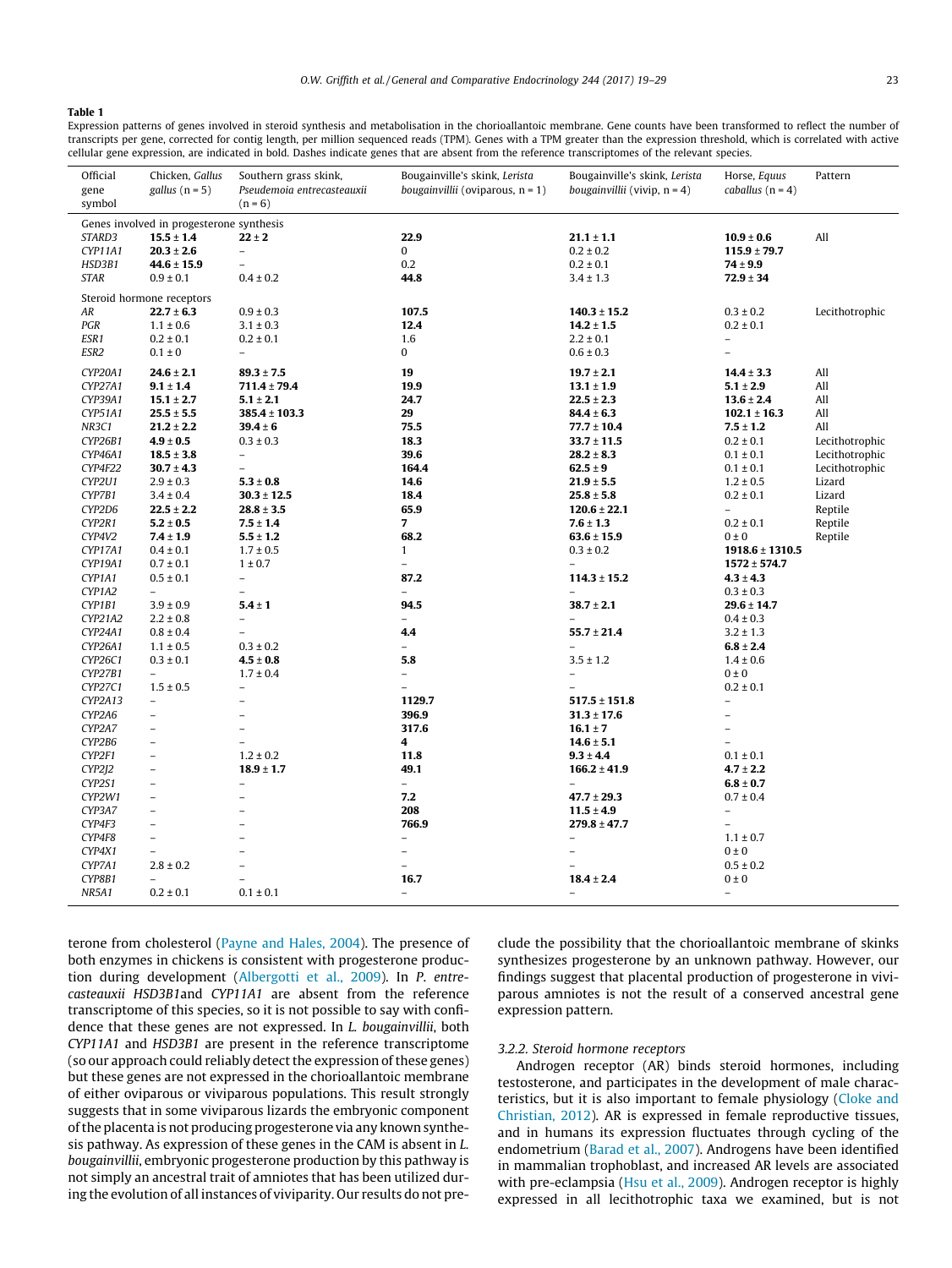<span id="page-5-0"></span>

Fig. 3. Progesterone synthesis pathway, which occurs inside the mitochondrion pictured (green). Arrows indicate movement or modification of steroid hormones (empty boxes). Black boxes indicate enzymes responsible for mobilization or movement of hormones at each step. OMM – outer mitochondrial membrane; IMM – inner mitochondrial membrane; STAR – steroidogenic acute regulatory protein; STARD3 – StAR-related lipid transfer domain containing 3; CYP11A1 – cytochrome P450, family 11, subfamily A, polypeptide 1; HSD3B1 – 3 beta-hydroxysteroid dehydrogenase/delta(5)-delta(4)isomerase type I.

expressed in placentotrophic taxa; horse and P. entrecasteauxii ([Table 1](#page-4-0)). The presence of maternally produced hormones (such as androgens) could negatively impact offspring development, in particular by affecting sexual characteristics [\(Uller and Olsson,](#page-10-0) [2003\)](#page-10-0). In experiments where testosterone concentrations have been artificially increased during development, offspring have reduced embryonic growth rate, compromised immune function, and altered behavior [\(Sinervo et al., 2000; Uller and Olsson,](#page-9-0) [2003\)](#page-9-0). Our results suggest that by decreasing the expression of androgen receptor in species with high levels of placental transport, embryos may decrease the effect of maternally-derived androgens on embryonic development.

The progesterone receptor gene (PGR) is only expressed in the CAM of both oviparous and viviparous populations of L. bougainvillii ([Table 1\)](#page-4-0), suggesting that receptivity to progesterone in the CAM may be absent in most non-mammalian amniotes and is not necessary for viviparity. As the CAM of L. bougainvillii expresses PGR, but does not express the genes necessary for progesterone synthesis, we suggest that progesterone may play a different role during reproduction in these lizards. Further work is necessary to identify if progesterone is necessary for the maintenance of pregnancy in P. entrecasteauxii and L. bougainvillii, and to confirm where it is produced.

Estrogen is an important hormone for the regulation of the female reproductive system in reptiles and mammals ([Callard et al., 1972;](#page-8-0) [Katzenellenbogen and Greger, 1974; Wang et al., 2000\)](#page-8-0). Estrogen receptors are not expressed in the CAM of any studied species ([Table 1](#page-4-0)), suggesting that estrogen does not regulate growth of the chorioallantoic membrane in oviparous or viviparous species.

## 3.3. Growth factors and peptide hormones

# 3.3.1. IGF2

Insulin like growth factor 2 (IGF2) is a key regulator of placental growth and function in mammals, and plays an important role in parent offspring conflict. Whilst embryos (which inherit half of their genome from their fathers) seek to maximize their own fitness, mothers seek to maximize their lifetime reproductive success, resulting in conflict over how resources should be provisioned between individual offspring and future reproductive events ([Trivers, 1974](#page-10-0)). The maternal allele of IGF2 is silenced by genomic imprinting in livebearing mammals. Imprinting of this gene occurs because of parent-offspring conflict, whereby placental production of IGF2 facilitates embryonic manipulation of maternal nutrient provisioning ([Haig, 2000; Wilkins and Haig,](#page-9-0) [2003\)](#page-9-0). Under-expression of IGF2 results in decreased growth of mouse embryonic and placental tissues, whilst increased IGF2 abundance in utero results in offspring overgrowth in humans, mice and sheep ([Coan et al., 2008; Fowden and Forhead, 2009\)](#page-8-0). IGF2 works as a signal of fetal demand, regulates fetal growth, and interacts with the expression of nutrient transport proteins in placental tissues [\(Constância et al., 2005; Reik et al., 2003;](#page-8-0) [Sibley et al., 2004](#page-8-0)). Whilst genomic imprinting of this gene appears to be absent in at least some viviparous reptiles, placental production of this gene could antagonize parent offspring conflict [\(Griffith](#page-9-0) [et al., 2016\)](#page-9-0). The production of IGF2 by offspring during gestation also occurs in live-bearing teleost fishes, where ongoing parentoffspring conflict has driven selection on the gene, likely because of its ability to regulate placentotrophy [\(O'Neill et al., 2007\)](#page-9-0).

IGF2 is expressed in the CAM of all studied species, regardless of reproductive mode ([Table 2](#page-6-0)). Ancestral expression of IGF2 in the CAM suggests that this protein may be a regulator of growth and proliferation of the embryo in oviparous taxa. Uterine expression of the receptor for IGF2, the insulin growth factor like receptor 1, is ancestral to mammals and present in the uterine tissue of P. entrecasteauxii ([Griffith, 2015; Lynch et al., 2015](#page-9-0)). During the evolution of viviparity, reduced eggshell thickness and the apposition of maternal and fetal tissues would allow embryonic IGF2 to diffuse or be transported to maternal tissues, which suggests that placental production of IGF2 is actually an exaptation that has been utilized to manipulate maternal tissues during the evolution of viviparity. Ancestral expression of IGF2 in the CAM, may explain why the consequences of parent offspring conflict can manifest in species that have only recently evolved viviparity ([Blackburn,](#page-8-0) [2015; Van Dyke et al., 2014b](#page-8-0)).

#### 3.3.2. Angiogenic factors

In conjunction with its ability to regulate placental nutrient transfer, IGF2 can regulate endothelial cell migration ([Herr et al.,](#page-9-0) [2003\)](#page-9-0). Changes in uterine angiogenesis are essential for the evolution of viviparity to support increasing embryonic oxygen demand during pregnancy ([Parker et al., 2010a\)](#page-9-0). Increased vascularization during pregnancy results in gross morphological changes that are necessary for placental functions ([Parker et al., 2010a,b](#page-9-0)). Embryonic regulation of vascularization occurs in some viviparous squamates, where the vascular bed of the mother is aligned with the position of the embryo inside the egg, even in cases where the embryo is oriented obliquely to the uterus ([Murphy et al., 2010\)](#page-9-0). A number of genes encoding proteins with angiogenic potential show consistent expression in the CAM across all studied species ([Table 3\)](#page-7-0). Of particular note are VEGFA and PGF, which are the most well studied genes of uterine angiogenesis [\(Autiero et al.,](#page-8-0) [2003; Danastas et al., 2015; Murphy et al., 2010; Torry et al.,](#page-8-0) [2003; Whittington et al., 2015a](#page-8-0)). No genes show a viviparityspecific expression pattern, suggesting that uterine angiogenesis during pregnancy has not evolved by recruiting gene expression to the embryonic membranes. Embryonic signals to increase uterine vasculature may occur by simply utilizing proteins already expressed in these tissues.

# 3.4. Thyroid hormones

Thyroid hormones are essential for normal embryonic development, especially of nervous tissue, and are regulators of metabo-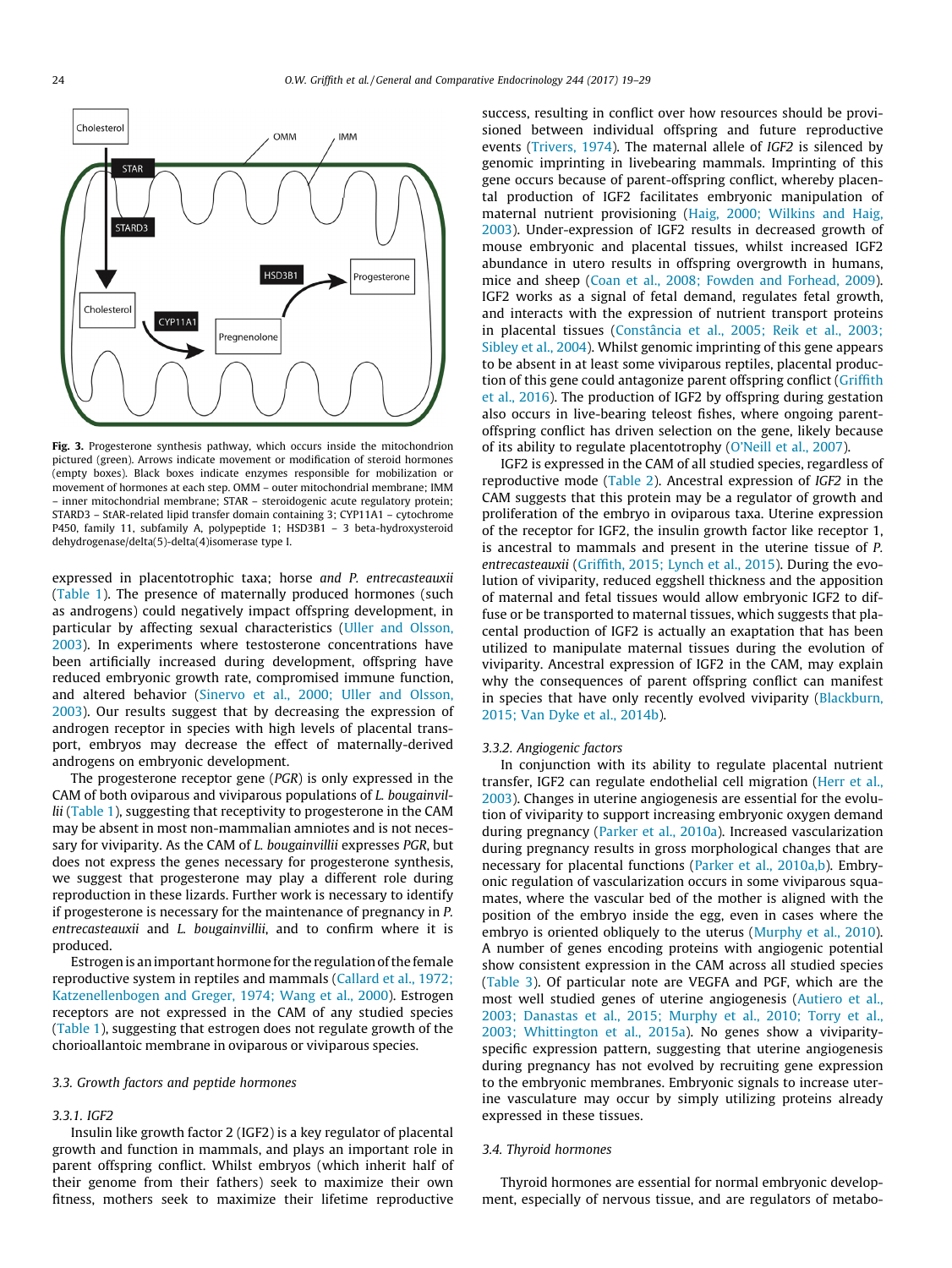#### <span id="page-6-0"></span>Table 2

Expression patterns of growth factors and growth factor receptors in the chorioallantoic membrane. Gene counts have been transformed to reflect the number of transcripts for per gene, corrected for contig length, per million sequenced reads (TPM). Genes with a TPM greater than the expression threshold, which is correlated with active cellular gene expression, are indicated in bold. Dashes indicate genes that are absent from the reference transcriptomes of the relevant species.

| Official<br>gene<br>symbol | Chicken, Gallus<br>$gallus (n = 5)$ | Southern grass skink,<br>Pseudemoia entrecasteauxii<br>$(n = 6)$ | Bougainville's skink, Lerista<br><i>bougainvillii</i> (oviparous, $n = 1$ ) | Bougainville's skink, Lerista<br><i>bougainvillii</i> (vivip, $n = 4$ ) | Horse, Equus<br>caballus $(n = 4)$    | Pattern        |
|----------------------------|-------------------------------------|------------------------------------------------------------------|-----------------------------------------------------------------------------|-------------------------------------------------------------------------|---------------------------------------|----------------|
| IGF1R<br>IGF2              | $14.8 \pm 1.8$<br>$59.6 \pm 7.3$    | $29.8 \pm 4.2$<br>$15.1 \pm 2.3$                                 | 25.7<br>17.9                                                                | $19.1 \pm 3.4$<br>$34.3 \pm 8.2$                                        | $38.8 \pm 16.1$<br>$1901.3 \pm 302.5$ | All<br>All     |
| <b>PDGFB</b>               | $60.5 \pm 14.6$                     | $20 \pm 2.7$                                                     | 8.5                                                                         | $17.2 \pm 3.7$                                                          | $6.4 \pm 5.2$                         | All            |
| <b>PDGFC</b>               | $9.6 \pm 0.6$                       | $39.2 \pm 6.9$                                                   | 10.5                                                                        | $18.8 \pm 3.6$                                                          | $31.9 \pm 6.6$                        | All            |
| PPAP2B                     | $117.7 \pm 18.4$                    | $37.3 \pm 3.3$                                                   | 33.4                                                                        | $56 \pm 4.5$                                                            | $16.7 \pm 1.9$                        | All            |
| PSIP1                      | $29.7 \pm 3$                        | $37 \pm 2.7$                                                     | 19.6                                                                        | $29.1 \pm 4.4$                                                          | $43 \pm 9$                            | All            |
| FGF20                      | $4.8 \pm 0.6$                       | -                                                                | $\equiv$                                                                    | $\qquad \qquad -$                                                       | $3.9 \pm 1.3$                         | Chicken        |
| FGF22                      | $11.9 \pm 4.3$                      | $\overline{\phantom{0}}$                                         | $\qquad \qquad -$                                                           | $\qquad \qquad -$                                                       | $\overline{\phantom{0}}$              | Chicken        |
| FGF23                      | $17.8 \pm 1.7$                      |                                                                  | $\equiv$                                                                    |                                                                         | $0 \pm 0$                             | Chicken        |
| <b>INHBA</b>               | $17.9 \pm 2.4$                      | $0.5 \pm 0.2$                                                    | 4.2                                                                         | $10 \pm 4.7$                                                            | $0.7 \pm 0.2$                         | Lecithotrophic |
| KITLG                      | $6.1 \pm 0.7$                       | $\overline{\phantom{0}}$                                         | 23.9                                                                        | $14.5 \pm 1.6$                                                          | $0.9 \pm 0.4$                         | Lecithotrophic |
| HGF                        | $\qquad \qquad -$                   | $5.9 \pm 0.8$                                                    | 17.9                                                                        | $19.9 \pm 1.7$                                                          | $0.4 \pm 0$                           | Lizard         |
| NGF                        | $2.4 \pm 0.5$                       | $14.5 \pm 3.3$                                                   | 10                                                                          | $6.2\pm0.9$                                                             | $0 \pm 0$                             | Lizard         |
| AREG                       | $71.1 \pm 17.6$                     |                                                                  | 5.1                                                                         | $3.2 \pm 0.7$                                                           | $1.4 \pm 0.9$                         | Oviparous      |
| AMH                        | $1 \pm 0.3$                         | $\overline{\phantom{0}}$                                         | $\overline{\phantom{0}}$                                                    | $\equiv$                                                                | $\overline{\phantom{0}}$              |                |
| BMP15                      | $2.6 \pm 0.5$                       | $3.6 \pm 0.8$                                                    | $\equiv$                                                                    |                                                                         |                                       |                |
| BMP6                       | $153.2 \pm 29.1$                    | $21.5 \pm 1.8$                                                   | 24.9                                                                        | $38.9 \pm 3.5$                                                          | $1.3 \pm 0.4$                         |                |
| CLEC11A                    | $\equiv$                            | $1 \pm 0.2$                                                      | $\equiv$                                                                    | ÷                                                                       | $\overline{\phantom{a}}$              |                |
| FGF11                      | $\qquad \qquad -$                   | Ξ.                                                               | $\overline{\phantom{0}}$                                                    | $\equiv$                                                                | $0.2 \pm 0.1$                         |                |
| FGF12                      | $29.5 \pm 3.8$                      | $2.5 \pm 0.3$                                                    | 2.5                                                                         | $45.5 \pm 38.8$                                                         | $0 \pm 0$                             |                |
| FGF13                      | $0.6 \pm 0.1$                       |                                                                  | 40.4                                                                        | $127.9 \pm 22.5$                                                        | $0.4 \pm 0.1$                         |                |
| FGF14                      | $0.6 \pm 0.2$                       | $0.7 \pm 0.2$                                                    | $\equiv$                                                                    | $\equiv$                                                                | $\equiv$                              |                |
| FGF16                      | $1.3 \pm 0.7$                       | $1 \pm 0.6$                                                      | 2.3                                                                         | $0.7 \pm 0.2$                                                           | $0.1 \pm 0.1$                         |                |
| FGF19                      | $0.7 \pm 0.2$                       | $1 \pm 0.7$                                                      | 8.7                                                                         | $34.2 \pm 10$                                                           | $0.2 \pm 0.2$                         |                |
| FGF21                      | $\overline{\phantom{0}}$            | $0.6 \pm 0.6$                                                    | 33.5                                                                        | $1.2 \pm 0.6$                                                           | $0 \pm 0$                             |                |
| FGF3                       | $0.3 \pm 0.1$                       | -                                                                | $\qquad \qquad -$                                                           | $\qquad \qquad -$                                                       | $0.2 \pm 0.2$                         |                |
| FGF4                       | $0 \pm 0$                           | $\overline{a}$                                                   | $\overline{\phantom{a}}$                                                    | $\overline{\phantom{a}}$                                                | $0\pm0$                               |                |
| FGF5                       | $2.5 \pm 0.2$                       | $\overline{a}$                                                   | $\overline{\phantom{0}}$                                                    | $\overline{\phantom{0}}$                                                |                                       |                |
| FGF7                       | $2.3 \pm 0.3$                       | $3.7 \pm 1.1$                                                    | 2.8                                                                         | $18.4 \pm 6$                                                            | $55.3 \pm 17.7$                       |                |
| GDF10                      | $3.9 \pm 1.5$                       |                                                                  | 7.3                                                                         | $33.7 \pm 6.8$                                                          | $0 \pm 0$                             |                |
| GDF11                      | $\overline{\phantom{0}}$            | $0.2 \pm 0.2$                                                    | $\overline{\phantom{0}}$                                                    | $1.7 \pm 0.3$                                                           | $13.7 \pm 4.2$                        |                |
| GDF15                      | $\qquad \qquad -$                   | $\overline{\phantom{0}}$                                         | 26.6                                                                        | $62.7 \pm 17.3$                                                         | $\overline{\phantom{0}}$              |                |
| GDF2                       | $\overline{\phantom{0}}$            |                                                                  | $\equiv$                                                                    | -                                                                       | $0.1 \pm 0.1$                         |                |
| GDF5                       | $3.3 \pm 0.9$                       | $17.9 \pm 2.3$                                                   | $\equiv$                                                                    | $\overline{\phantom{0}}$                                                | $0.1 \pm 0.1$                         |                |
| GDF6                       | $\qquad \qquad -$                   |                                                                  | 21                                                                          | $26.8 \pm 4.2$                                                          | $4.2 \pm 1.1$                         |                |
| GDF7                       | $\overline{\phantom{0}}$            | $12.4 \pm 2.5$                                                   | 1.4                                                                         | $5 \pm 1.2$                                                             | $\bar{ }$                             |                |
| GDF9                       |                                     |                                                                  | $\qquad \qquad -$                                                           |                                                                         | $0.1 \pm 0.1$                         |                |
| HBEGF                      | $43.4 \pm 15.9$                     | $46.1 \pm 1.8$                                                   | 3.8                                                                         | $6.6 \pm 0.8$                                                           | $2.8 \pm 0.8$                         |                |
| <b>HDGF</b>                | $\qquad \qquad -$                   | $\overline{\phantom{0}}$                                         | 1335.8                                                                      | $1187.1 \pm 289.9$                                                      | $179.6 \pm 22.1$                      |                |
| HDGFRP3                    | $\qquad \qquad -$                   | $\overline{\phantom{0}}$                                         | 38.1                                                                        | $65.4 \pm 5.6$                                                          | $\overline{\phantom{0}}$              |                |
| IGF1                       | -                                   | $0.2 \pm 0.1$                                                    | $\equiv$                                                                    | $\overline{\phantom{a}}$                                                | $0.2 \pm 0.1$                         |                |
| IGF2R                      | $13.3 \pm 2.6$                      | $\overline{\phantom{0}}$                                         | 318.7                                                                       | $209.7 \pm 27.3$                                                        | $70.2 \pm 6.2$                        |                |
| IL4                        | $0 \pm 0$                           | $\overline{\phantom{0}}$                                         | $\overline{\phantom{a}}$                                                    | -                                                                       | ÷                                     |                |
| IL6                        | $3.7 \pm 1.1$                       |                                                                  | $\overline{\phantom{a}}$                                                    |                                                                         | $0 \pm 0$                             |                |
| IL9                        | $1.8 \pm 0.9$                       | $\overline{a}$                                                   | $\qquad \qquad -$                                                           |                                                                         | $\overline{\phantom{0}}$              |                |
| LEFTY2                     | $0 \pm 0$                           | $\overline{a}$                                                   | 74.2                                                                        | $256.4 \pm 37.7$                                                        |                                       |                |
| MDK                        | $900.5 \pm 268.6$                   | $128.7 \pm 18.5$                                                 | $\qquad \qquad -$                                                           | $\qquad \qquad -$                                                       |                                       |                |
| MST1                       | $16.3 \pm 1.6$                      | -                                                                | $\overline{\phantom{a}}$                                                    | $\overline{\phantom{a}}$                                                | $109.3 \pm 18.7$                      |                |
| MSTN                       |                                     |                                                                  |                                                                             |                                                                         | $0.1 \pm 0.1$                         |                |
| NODAL                      | $0.2 \pm 0.1$                       | $0.6 \pm 0.2$                                                    | $ \,$                                                                       |                                                                         | $0.2 \pm 0.1$                         |                |
| NOV                        | $28.7 \pm 6.8$                      | $0.9 \pm 0.4$                                                    | 2823.2                                                                      | $2664 \pm 385.9$                                                        | $20.3 \pm 12.1$                       |                |
| NRG1                       | $0.5 \pm 0.1$                       | $0.5 \pm 0.1$                                                    | 11.8                                                                        | $9.2 \pm 1.1$                                                           | $0.8 \pm 0.2$                         |                |
| NTF3                       | $30.1 \pm 5.5$                      | $11.5 \pm 1.5$                                                   | 29.3                                                                        | $17 \pm 2.1$                                                            | $1.1 \pm 0.4$                         |                |
| PDGFD                      | $62 \pm 10.6$                       | $30.4 \pm 8.6$                                                   | 33                                                                          | $25.7 \pm 9.3$                                                          | $1.8 \pm 0.6$                         |                |
| PTN                        | $39.4 \pm 9.7$                      | $0.5 \pm 0.2$                                                    | 3.4                                                                         | $6.3 \pm 3.5$                                                           | $35 \pm 11.5$                         |                |
| TDGF1                      |                                     |                                                                  | $\overline{\phantom{a}}$                                                    | $\sim$                                                                  | $0.1 \pm 0.1$                         |                |
| TGFB1                      | $\equiv$                            | $23.6 \pm 9.2$                                                   | 14.7                                                                        | $14.2 \pm 1.9$                                                          | $12.2 \pm 4.4$                        |                |
| TGFB3                      | $176.8 \pm 25.7$                    |                                                                  | 3.5                                                                         | $7 \pm 1.1$                                                             | $0.5 \pm 0.2$                         |                |
| <b>VEGFB</b>               | $\equiv$                            |                                                                  | $\equiv$                                                                    | $\equiv$                                                                | $71.4 \pm 14.8$                       |                |
| VGF                        | $\overline{\phantom{0}}$            | $0.2 \pm 0.1$                                                    | $\overline{\phantom{a}}$                                                    | $\overline{\phantom{0}}$                                                | $\overline{\phantom{0}}$              |                |

lism and developmental rate ([Burrow et al., 1994; Morreale de](#page-8-0) [Escobar et al., 2004\)](#page-8-0). Type 3 iodothyronine deiodinase (DIO3) metabolizes thyroid hormones in the placental tissues of mammals by deiodinating thyroxine  $(T_4)$  and tri-iodothyronine  $(T_3)$  to produce inactive metabolites [\(Chan et al., 2009; Roti et al., 1981](#page-8-0)). Of the 463 genes examined, only DIO3 is present in the reference transcriptomes of all studied species, and is uniquely expressed in the CAM of placentotrophic species ([Table 4](#page-7-0)). As thyroid hormone

levels must be tightly regulated for proper embryonic development, expression of DIO3 in the CAM may be an embryonically regulated mechanism to limit the exposure of the fetus to maternal thyroid hormone ([Galton et al., 1999\)](#page-9-0).

Type 3 iodothyronine deiodinase is mostly a paternallyexpressed gene in therian mammals, although it is incompletely imprinted and imprinting differs between tissues and developmental stages ([Martinez et al., 2014\)](#page-9-0). Preferential paternal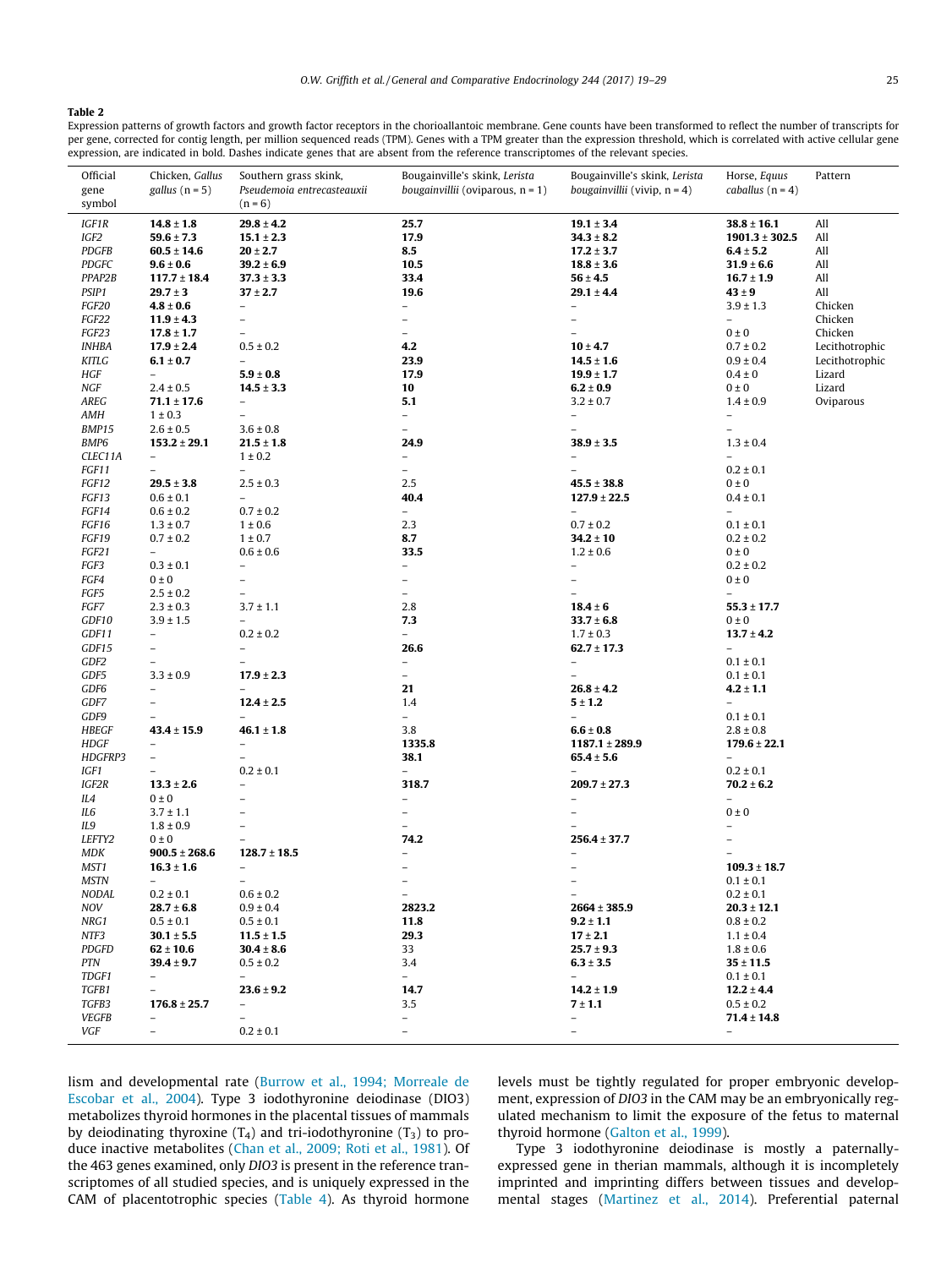#### <span id="page-7-0"></span>Table 3

Expression patterns of genes involved in angiogenesis in the chorioallantoic membrane. Gene counts have been transformed to reflect the number of transcripts for per gene, corrected for contig length, per million sequenced reads (TPM). Genes with a TPM greater than the expression threshold, which is correlated with active cellular gene expression, are indicated in bold. Dashes indicate genes that are absent from the reference transcriptomes of the relevant species.

| Official<br>gene<br>symbol | Chicken, Gallus<br>gallus $(n = 5)$ | Southern grass skink,<br>Pseudemoia entrecasteauxii<br>$(n = 6)$ | Bougainville's skink, Lerista<br><i>bougainvillii</i> (oviparous, $n = 1$ ) | Bougainville's skink, Lerista<br><i>bougainvillii</i> (vivip, $n = 4$ ) | Horse, Equus<br>caballus $(n = 4)$ | Pattern |
|----------------------------|-------------------------------------|------------------------------------------------------------------|-----------------------------------------------------------------------------|-------------------------------------------------------------------------|------------------------------------|---------|
| <b>CTGF</b>                | $113.2 \pm 27$                      | $57.4 \pm 8$                                                     | 59                                                                          | $90.3 \pm 6.9$                                                          | $40.4 \pm 16.1$                    | All     |
| CYR61                      | $75.8 \pm 5$                        | $64.6 \pm 5.9$                                                   | 40.5                                                                        | $57.3 \pm 6.5$                                                          | $56.1 \pm 24.9$                    | All     |
| EGFL7                      | $190.4 \pm 26.9$                    | $74.1 \pm 4.4$                                                   | 227.6                                                                       | $405 \pm 51$                                                            | $4.7 \pm 1.3$                      | All     |
| MAP3K7                     | $69.6 \pm 4.3$                      | $45.2 \pm 3.1$                                                   | 117.4                                                                       | $103 \pm 2.7$                                                           | $11.9 \pm 1.9$                     | All     |
| NRP1                       | $50.9 \pm 4.3$                      | $22.6 \pm 1.8$                                                   | 43                                                                          | $59.4 \pm 12$                                                           | $6.4 \pm 0.7$                      | All     |
| NRP <sub>2</sub>           | $55.4 \pm 5.8$                      | $19 \pm 0.8$                                                     | 18.2                                                                        | $24 \pm 3$                                                              | $6.6 \pm 1.1$                      | All     |
| PGF                        | $108 \pm 41.7$                      | $43 \pm 1.6$                                                     | 35.1                                                                        | $68.8 \pm 10.7$                                                         | $6.1 \pm 5.5$                      | All     |
| <b>VEGFA</b>               | $33.5 \pm 6.7$                      | $1433.8 \pm 168.3$                                               | 146.1                                                                       | $134.4 \pm 11$                                                          | $49 \pm 20.7$                      | All     |
| FGF9                       | $19.4 \pm 1.8$                      | $3.2 \pm 1$                                                      | 0.6                                                                         | $2.6 \pm 0.5$                                                           | $\overline{\phantom{0}}$           | Chicken |
| FGF2                       |                                     | $7.4 \pm 0.9$                                                    | 4.9                                                                         | $6.1 \pm 0.8$                                                           | $0.1 \pm 0.1$                      | Lizard  |
| <b>PDGFA</b>               |                                     | $15.5 \pm 2.3$                                                   | 45.2                                                                        | $11.2 \pm 2.8$                                                          |                                    | Lizard  |
| ANGPTL6                    | $0 \pm 0$                           | $68.6 \pm 6$                                                     | 9.5                                                                         | $45.4 \pm 11.2$                                                         | $12.8 \pm 10.8$                    |         |
| CXCL12                     | $390.5 \pm 69.1$                    | $19.9 \pm 8.4$                                                   | 20.7                                                                        | $25.8 \pm 5.5$                                                          | $0.9 \pm 0.4$                      |         |
| EGF                        | $0.1 \pm 0$                         | $0.2 \pm 0.1$                                                    | $\bf{0}$                                                                    | $0.2 \pm 0$                                                             | $0.1 \pm 0$                        |         |
| FGF1                       | $4.5 \pm 1.6$                       | $1.7 \pm 0.4$                                                    | 4.5                                                                         | $3.8 \pm 1.2$                                                           | $4.4 \pm 0.8$                      |         |
| FGF10                      | $1.3 \pm 0.3$                       |                                                                  |                                                                             |                                                                         | $1.8 \pm 0.4$                      |         |
| FGF18                      | $0.1 \pm 0$                         | $0.3 \pm 0.1$                                                    | $\mathbf{1}$                                                                | $3.7 \pm 1.1$                                                           | $0.1 \pm 0.1$                      |         |
| FGF6                       | $0 \pm 0$                           |                                                                  |                                                                             |                                                                         |                                    |         |
| <b>FIGF</b>                | $28 \pm 9.3$                        | $39 \pm 8.7$                                                     | 8.8                                                                         | $31.2 \pm 4$                                                            | $0.1 \pm 0.1$                      |         |
| FLT1                       | $6.4 \pm 0.6$                       | $67.4 \pm 9$                                                     | 12.5                                                                        | $9.2 \pm 1.8$                                                           | $0.5 \pm 0.1$                      |         |
| <b>KDR</b>                 | $32.2 \pm 4.6$                      | $57.3 \pm 8.1$                                                   | 13.3                                                                        | $22.2 \pm 3$                                                            | $1.5 \pm 0.1$                      |         |
| PROK1                      | $3.3 \pm 0.5$                       | $68.6 \pm 8.6$                                                   |                                                                             |                                                                         |                                    |         |
| <b>SHH</b>                 | $1.3 \pm 0.2$                       | $0.3 \pm 0.1$                                                    |                                                                             |                                                                         | $0.4 \pm 0.2$                      |         |
| <b>TGFA</b>                | $3.2 \pm 0.4$                       |                                                                  | 47.2                                                                        | $44.7 \pm 9.8$                                                          | $1 \pm 0.2$                        |         |
| TGFB2                      | $26 \pm 3$                          |                                                                  | 6                                                                           | $12 \pm 1.7$                                                            | $4.7 \pm 0.9$                      |         |
| TGFBR2                     | $42.8 \pm 4.5$                      | $92.1 \pm 12.4$                                                  | 77.5                                                                        | $95.9 \pm 6.2$                                                          |                                    |         |
| TNFRSF12A                  | $\overline{\phantom{0}}$            | $35.9 \pm 7.5$                                                   | 33.2                                                                        | $48.3 \pm 8.1$                                                          | $77.6 \pm 14.9$                    |         |
| <b>TYMP</b>                |                                     |                                                                  | 142.4                                                                       | $139.2 \pm 20.5$                                                        | $35.4 \pm 3.3$                     |         |
| <b>VEGFC</b>               | $18.9 \pm 1.4$                      | $10.7 \pm 1.1$                                                   | 28.5                                                                        | $39.4 \pm 4.5$                                                          | $1.2 \pm 0.6$                      |         |

expression of this gene suggests that it imposes different fitness implications depending on the parent from which it is inherited ([Haig, 2000; Rocha et al., 2008\)](#page-9-0). Typically this is the result of con-

flict over resources, whereby fathers (by means of the paternally inherited genome) manipulate mothers into providing more nutrients to the embryos than is optimal for the mother's life time

### Table 4

Expression patterns of genes involved in thyroid hormone metabolism and receptor binding in the chorioallantoic membrane. Gene counts have been transformed to reflect the number of transcripts for per gene, corrected for contig length, per million sequenced reads (TPM). Genes with a TPM greater than the expression threshold, which is correlated with active cellular gene expression, are indicated in bold. Dashes indicate genes that are absent from the reference transcriptomes of the relevant species.

| Official<br>gene<br>symbol        | Chicken, Gallus<br>gallus $(n = 5)$ | Southern grass skink,<br>Pseudemoia entrecasteauxii<br>$(n = 6)$ | Bougainville's skink, Lerista<br><i>bougainvillii</i> (oviparous, $n = 1$ ) | Bougainville's skink, Lerista<br><i>bougainvillii</i> (vivip, $n = 4$ ) | Horse, Equus<br>caballus $(n = 4)$ | Pattern         |  |
|-----------------------------------|-------------------------------------|------------------------------------------------------------------|-----------------------------------------------------------------------------|-------------------------------------------------------------------------|------------------------------------|-----------------|--|
| Thyroid hormone metabolic process |                                     |                                                                  |                                                                             |                                                                         |                                    |                 |  |
| DIO <sub>3</sub>                  | $\Omega$                            | $1310.5 \pm 330$                                                 | 0.60                                                                        | $2.3 \pm 2.1$                                                           | $16.8 \pm 6.1$                     | Placentotrophic |  |
| MED1                              | $22.2 \pm 1.5$                      | $10.5 \pm 1.5$                                                   | 24.40                                                                       | $20.2 \pm 2.1$                                                          | $6 \pm 1.2$                        | All             |  |
| DIO1                              | $24.3 \pm 4.3$                      |                                                                  |                                                                             |                                                                         |                                    | Chicken         |  |
| CGA                               |                                     | $1.3 \pm 1$                                                      | $\qquad \qquad -$                                                           |                                                                         | $8432.2 \pm 2800$                  | Horse           |  |
| <b>CRYM</b>                       | $26.2 \pm 2.9$                      | $50.9 \pm 5.9$                                                   | 111.70                                                                      | $126.7 \pm 13.4$                                                        | $1.5 \pm 0.4$                      | Reptile         |  |
| SULT1B1                           | $82.3 \pm 11.6$                     | $4.7 \pm 1.5$                                                    | 33.60                                                                       | $48.8 \pm 2.6$                                                          |                                    | Reptile         |  |
| DIO <sub>2</sub>                  | $22.7 \pm 4.2$                      | $402.5 \pm 73$                                                   | 1.10                                                                        | $2.7 \pm 0.7$                                                           | $0 \pm 0$                          |                 |  |
|                                   | Thyroid hormone receptor binding    |                                                                  |                                                                             |                                                                         |                                    |                 |  |
| HMGN3                             | $562.8 \pm 18$                      | $75 \pm 4.1$                                                     | 323.40                                                                      | $322.2 \pm 19.2$                                                        | $23.1 \pm 4.6$                     | All             |  |
| JMJD1C                            | $13.4 \pm 2$                        | $16.9 \pm 2.9$                                                   | 23.30                                                                       | $18.4 \pm 3.8$                                                          | $7.4 \pm 1.7$                      | All             |  |
| MED1                              | $22.2 \pm 1.5$                      | $10.5 \pm 1.5$                                                   | 24.40                                                                       | $20.2 \pm 2.1$                                                          | $6 \pm 1.2$                        | All             |  |
| MED12                             | $13.2 \pm 1.1$                      | $24.9 \pm 3.9$                                                   | 23.00                                                                       | $14.8 \pm 2.2$                                                          | $28.2 \pm 6.8$                     | All             |  |
| MED13                             | $9 \pm 0.3$                         | $16.7 \pm 2.6$                                                   | 19.20                                                                       | $22.5 \pm 3.7$                                                          | $7.5 \pm 2.2$                      | All             |  |
| MED14                             | $15.5 \pm 0.8$                      | $41.7 \pm 2.6$                                                   | 11.80                                                                       | $12.2 \pm 1.4$                                                          | $7.9 \pm 1.7$                      | All             |  |
| MED16                             | $14.3 \pm 1.1$                      | $26.3 \pm 3.4$                                                   | 10.40                                                                       | $12.5 \pm 1.4$                                                          | $17.1 \pm 2.2$                     | All             |  |
| MED17                             | $23.4 \pm 1$                        | $16.8 \pm 1.3$                                                   | 100.90                                                                      | $125.8 \pm 15.2$                                                        | $7.1 \pm 0.7$                      | All             |  |
| MED24                             | $20.5 \pm 1.6$                      | $14.1 \pm 1.1$                                                   | 21.90                                                                       | $18.3 \pm 0.7$                                                          | $7.7 \pm 1.1$                      | All             |  |
| NCOA3                             | $8.4 \pm 2$                         | $36.6 \pm 5$                                                     | 17.40                                                                       | $17.7 \pm 2$                                                            | $17.4 \pm 5.8$                     | All             |  |
| NCOA6                             | $14.9 \pm 2.1$                      | $32.1 \pm 4$                                                     | 21.70                                                                       | $13.8 \pm 2.2$                                                          | $11.5 \pm 3.3$                     | All             |  |
| THRAP3                            | $84.8 \pm 4.3$                      | $63.5 \pm 4.5$                                                   | 104.30                                                                      | $84.2 \pm 6.5$                                                          | $79.8 \pm 13.1$                    | All             |  |
| TRIP12                            | $30.5 \pm 2.8$                      | $78.4 \pm 11.3$                                                  | 156.80                                                                      | $115 \pm 16.1$                                                          | $8.2 \pm 1.7$                      | All             |  |
| ZNHIT3                            | $57.2 \pm 2.6$                      | $13.7 \pm 2.1$                                                   | 24.60                                                                       | $34 \pm 5.8$                                                            | $37 \pm 2.3$                       | All             |  |
| TRIP6                             |                                     |                                                                  |                                                                             |                                                                         | $4.5 \pm 1.2$                      | Horse           |  |
| MED30                             | $39.4 \pm 1.8$                      | $15.7 \pm 1.6$                                                   |                                                                             |                                                                         | $30.1 \pm 1.2$                     |                 |  |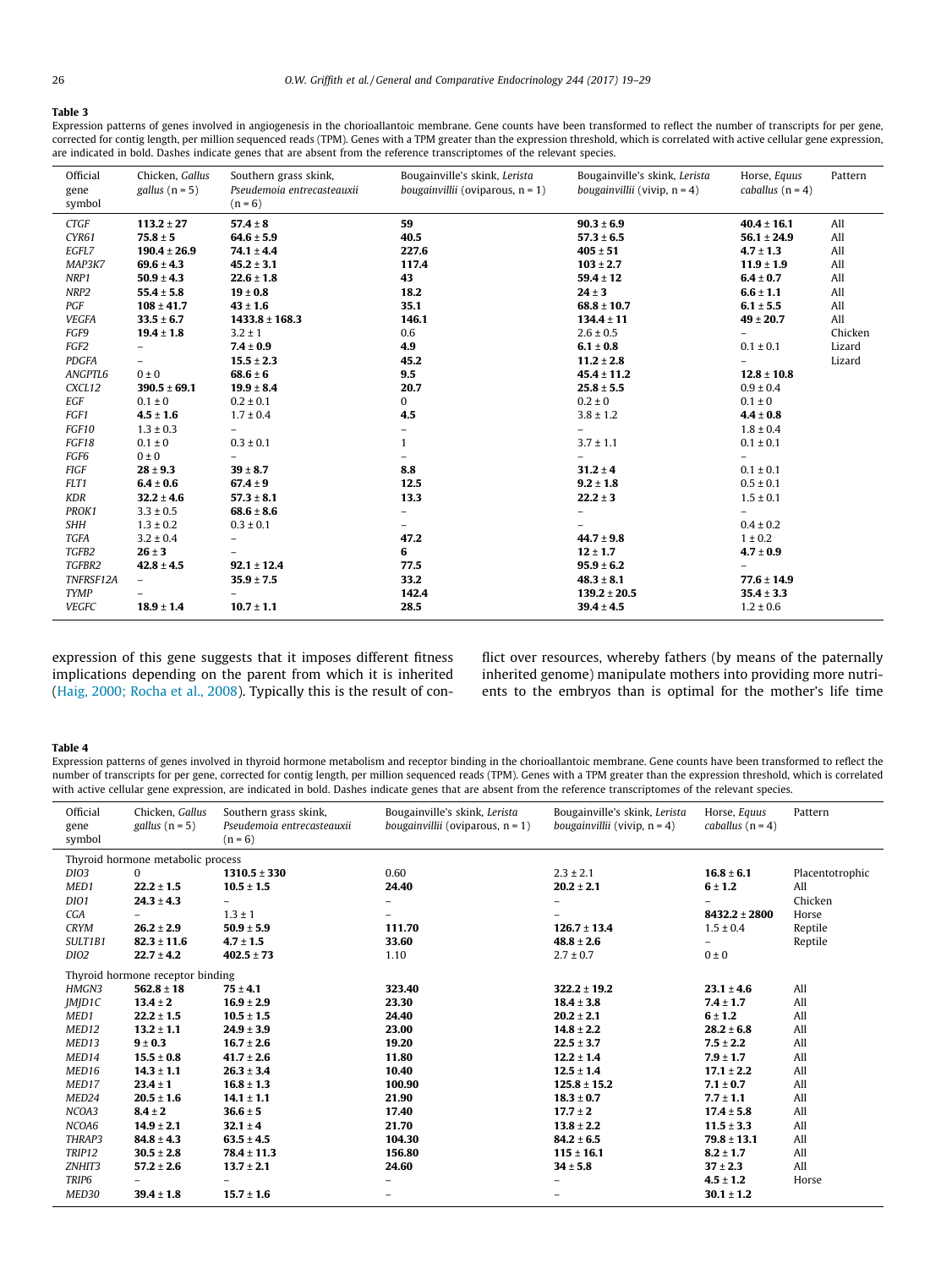<span id="page-8-0"></span>reproductive success (Crespi and Semeniuk, 2004), but it is not yet clear how DIO3 imprinting might influence placental nutrient transport.

The observed expression of genes involved in thyroid hormone receptor binding in oviparous and viviparous species [\(Table 4](#page-7-0)) suggests that the chorioallantoic tissue is ancestrally responsive to thyroid hormone; however, the role of thyroid hormone in the placentae of mammals and reptiles is poorly understood. The expression of DIO3 in the chorioallantoic tissue of placentotrophic species observed here but no other taxa suggests that thyroid hormone may be important for the evolution of placental nutrient transport, but further work is required to identify the functional significance of these findings. In particular, it is necessary to identify if thyroid hormone is transported across the placenta to offspring during development in non-mammalian viviparous amniotes. Secondly, it is important to identify the role of DIO3 in pregnancy, which is poorly understood in both reptiles and mammals.

# 4. Conclusions and future research

The conserved expression of hormone producing genes observed here suggests that the chorioallantoic membrane is ancestrally an endocrine organ. Ancestral expression of several hormones in all studied amniotes, including the angiogenic factors VEGFA and PGF, suggests that some placental signaling function has evolved by utilizing genes expressed in the CAM of the ancestral amniote. An important evolutionary question follows from our study: if many hormones important for placental functions in amniotes are the result of ancestral gene expression patterns, then would a placenta derived from a non-homologous tissue (such as the yolk sac placenta of marsupials or the seahorse placenta formed from an abdominal skin pouch) produce a different set of hormones [\(Renfree, 2010; Whittington et al., 2015b\)](#page-9-0)?

Differences in the expression of specific genes between taxa allow us to understand how the endocrine properties of the CAM have changed with respect to the evolution of viviparity and placentotrophy. Given that no genes are solely expressed in viviparous species; our results suggest that the evolution of viviparity has not required new recruitment of any specific hormonerelated gene. Instead, viviparity is likely to have evolved using genes that were ancestrally expressed in the CAM. Only one gene, DIO3, shows a placentotrophy-specific pattern of gene expression. DIO3 is an imprinted gene in mammals and has been recruited to the placental tissues of P. entrecasteauxii and the horse. As DIO3 is preferentially paternally expressed, it may act to increase offspring resource uptake during pregnancy, although the mechanisms by which this might occur are unclear.

By sampling a range of species with different parity modes and degrees of placentotrophy in this study, we identify several key hypotheses surrounding the role of hormonal signaling from the chorioallantoic membrane in the evolution of pregnancy in amniotes. Several outstanding questions remain. Most importantly, it is not clear from our study where the signals sent from the chorioallantoic membrane are being received. Future work is necessary to identify if hormonal signals are being received by maternal tissues including the uterus in non-mammalian viviparous amniotes, or if the chorioallantoic membrane primarily acts to signal to the embryonic tissue and regulate development.

## Acknowledgments

Lizards were collected under New South Wales National Parks and Wildlife licence to MBT (SL100401). All animal work was conducted with University of Sydney Animal Ethics approval. We thank James Van Dyke, Fran van den Berg, Melanie Laird, and Jessica Dudley for comments on the manuscript. We thank Intersect Australia Ltd. for supercomputing resources and Bosch MBF for laboratory resources. Project supported by Gaylord Donnelley Environmental Postdoctoral Fellowship Grant to OWG, the Australian Society of Herpetologist's student research grant to OWG, Australian Research Council Discovery Early Career Research Award to MCB (DE120101615), University of Sydney Research Fellowship funding to CMW, and ARC Discovery Project funding to MBT (DP120100649).

### Appendix A. Supplementary data

Supplementary data associated with this article can be found, in the online version, at [http://dx.doi.org/10.1016/j.ygcen.2016.04.](http://dx.doi.org/10.1016/j.ygcen.2016.04.017) [017.](http://dx.doi.org/10.1016/j.ygcen.2016.04.017)

#### References

- [Adams, S.M., Biazik, J.M., Thompson, M.B., Murphy, C.R., 2005. Cyto-epitheliochorial](http://refhub.elsevier.com/S0016-6480(16)30090-9/h0005) [placenta of the viviparous lizard](http://refhub.elsevier.com/S0016-6480(16)30090-9/h0005) Pseudemoia entrecasteauxii: a new placental [morphotype. J. Morphol. 264, 264–276.](http://refhub.elsevier.com/S0016-6480(16)30090-9/h0005)
- [Albergotti, L.C., Hamlin, H.J., McCoy, M.W., Guillette Jr., L.J., 2009. Endocrine activity](http://refhub.elsevier.com/S0016-6480(16)30090-9/h0010) [of extraembryonic membranes extends beyond placental amniotes. PLoS One 4,](http://refhub.elsevier.com/S0016-6480(16)30090-9/h0010) [e5452](http://refhub.elsevier.com/S0016-6480(16)30090-9/h0010).
- [Allen, W., Wilsher, S., Turnbull, C., Stewart, F., Ousey, J., Rossdale, P., Fowden, A.,](http://refhub.elsevier.com/S0016-6480(16)30090-9/h0015) [2002. Influence of maternal size on placental, fetal and postnatal growth in the](http://refhub.elsevier.com/S0016-6480(16)30090-9/h0015) [horse. I. Development in utero. Reproduction 123, 445–453.](http://refhub.elsevier.com/S0016-6480(16)30090-9/h0015)
- [Autiero, M., Waltenberger, J., Communi, D., Kranz, A., Moons, L., Lambrechts, D.,](http://refhub.elsevier.com/S0016-6480(16)30090-9/h0020) [Kroll, J., Plaisance, S., De Mol, M., Bono, F., Kliche, S., Fellbrich, G., Ballmer-Hofer,](http://refhub.elsevier.com/S0016-6480(16)30090-9/h0020) [K., Maglione, D., Mayr-Beyrle, U., Dewerchin, M., Dombrowski, S., Stanimirovic,](http://refhub.elsevier.com/S0016-6480(16)30090-9/h0020) [D., Van Hummelen, P., Dehio, C., Hicklin, D.J., Persico, G., Herbert, J.-M.,](http://refhub.elsevier.com/S0016-6480(16)30090-9/h0020) [Communi, D., Shibuya, M., Collen, D., Conway, E.M., Carmeliet, P., 2003. Role of](http://refhub.elsevier.com/S0016-6480(16)30090-9/h0020) [PlGF in the intra- and intermolecular cross talk between the VEGF receptors Flt1](http://refhub.elsevier.com/S0016-6480(16)30090-9/h0020) [and Flk1. Nat. Med. 9, 936–943.](http://refhub.elsevier.com/S0016-6480(16)30090-9/h0020)
- [Barad, D., Brill, H., Gleicher, N., 2007. Update on the use of dehydroepiandrosterone](http://refhub.elsevier.com/S0016-6480(16)30090-9/h0025) [supplementation among women with diminished ovarian function. J. Assist.](http://refhub.elsevier.com/S0016-6480(16)30090-9/h0025) [Reprod. Genet. 24, 629–634](http://refhub.elsevier.com/S0016-6480(16)30090-9/h0025).
- [Bazer, F.W., 1992. Mediators of maternal recognition of pregnancy in mammals.](http://refhub.elsevier.com/S0016-6480(16)30090-9/h0030) [Exp. Biol. Med. 199, 373–384.](http://refhub.elsevier.com/S0016-6480(16)30090-9/h0030)
- [Biazik, J.M., Parker, S.L., Murphy, C.R., Thompson, M.B., 2012. Uterine epithelial](http://refhub.elsevier.com/S0016-6480(16)30090-9/h0035) [morphology and progesterone receptors in a mifepristone-treated viviparous](http://refhub.elsevier.com/S0016-6480(16)30090-9/h0035) lizard Pseudemoia entrecasteauxii [\(Squamata: Scincidae\) during gestation. J. Exp.](http://refhub.elsevier.com/S0016-6480(16)30090-9/h0035) [Zool. B 318, 148–158](http://refhub.elsevier.com/S0016-6480(16)30090-9/h0035).
- [Biazik, J.M., Thompson, M.B., Murphy, C.R., 2010. Paracellular and transcellular](http://refhub.elsevier.com/S0016-6480(16)30090-9/h0040) [transport across the squamate uterine epithelium. Herpetol. Conserv. Biol. 5,](http://refhub.elsevier.com/S0016-6480(16)30090-9/h0040) [257–262](http://refhub.elsevier.com/S0016-6480(16)30090-9/h0040).
- [Blackburn, D., 2015. Viviparous placentotrophy in reptiles and the parent–offspring](http://refhub.elsevier.com/S0016-6480(16)30090-9/h0045) [conflict. J. Exp. Zool. B 324, 532–548.](http://refhub.elsevier.com/S0016-6480(16)30090-9/h0045)
- [Blackburn, D.G., 1993. Chorioallantoic placentation in squamate reptiles: structure,](http://refhub.elsevier.com/S0016-6480(16)30090-9/h0050) [function, development, and evolution. J. Exp. Zool. 266, 414–430](http://refhub.elsevier.com/S0016-6480(16)30090-9/h0050).
- [Blackburn, D.G., 2006. Squamate reptiles as model organisms for the evolution of](http://refhub.elsevier.com/S0016-6480(16)30090-9/h0055) [viviparity. Herpetol. Monogr. 20, 131–146.](http://refhub.elsevier.com/S0016-6480(16)30090-9/h0055)
- [Blackburn, D.G., 2014. Evolution of vertebrate viviparity and specializations for fetal](http://refhub.elsevier.com/S0016-6480(16)30090-9/h0060) [nutrition: a quantitative and qualitative analysis. J. Morphol. 276, 961–990](http://refhub.elsevier.com/S0016-6480(16)30090-9/h0060).
- [Brandley, M.C., Young, R.L., Warren, D.L., Thompson, M.B., Wagner, G.P., 2012.](http://refhub.elsevier.com/S0016-6480(16)30090-9/h0065) [Uterine gene expression in the live-bearing lizard,](http://refhub.elsevier.com/S0016-6480(16)30090-9/h0065) Chalcides ocellatus, reveals [convergence of squamate reptile and mammalian pregnancy mechanisms.](http://refhub.elsevier.com/S0016-6480(16)30090-9/h0065) [Genome Biol. Evol. 4, 394–411.](http://refhub.elsevier.com/S0016-6480(16)30090-9/h0065)
- [Burrow, G.N., Fisher, D.A., Larsen, P.R., 1994. Maternal and fetal thyroid function. N.](http://refhub.elsevier.com/S0016-6480(16)30090-9/h0070) [Engl. J. Med. 331, 1072–1078](http://refhub.elsevier.com/S0016-6480(16)30090-9/h0070).
- [Callard, I.P., Bayne, C.G., McConnell, W.F., 1972. Hormones and reproduction in the](http://refhub.elsevier.com/S0016-6480(16)30090-9/h0075) female lizard Sceloporus cyanogenys[. Gen. Comp. Endocrinol. 18, 175–194](http://refhub.elsevier.com/S0016-6480(16)30090-9/h0075).
- [Callard, I.P., Fileti, L.A., Perez, L.E., Sorbera, L.A., Giannoukos, G., Klosterman, L.L.,](http://refhub.elsevier.com/S0016-6480(16)30090-9/h0080) [Paul, T., Mccracken, J.A., 1992. Role of the corpus luteum and progesterone in](http://refhub.elsevier.com/S0016-6480(16)30090-9/h0080) [the evolution of vertebrate viviparity. Am. Zool. 32, 264–275.](http://refhub.elsevier.com/S0016-6480(16)30090-9/h0080)
- [Chan, S.Y., Vasilopoulou, E., Kilby, M.D., 2009. The role of the placenta in thyroid](http://refhub.elsevier.com/S0016-6480(16)30090-9/h0085) [hormone delivery to the fetus. Nat. Clin. Pract. Endocrinol. Metab. 5, 45–54](http://refhub.elsevier.com/S0016-6480(16)30090-9/h0085).
- [Cloke, B., Christian, M., 2012. The role of androgens and the androgen receptor in](http://refhub.elsevier.com/S0016-6480(16)30090-9/h0090) [cycling endometrium. Mol. Cell. Endocrinol. 358, 166–175.](http://refhub.elsevier.com/S0016-6480(16)30090-9/h0090)
- [Coan, P.M., Fowden, A.L., Constancia, M., Ferguson-Smith, A.C., Burton, G.J., Sibley, C.](http://refhub.elsevier.com/S0016-6480(16)30090-9/h0095) [P., 2008. Disproportional effects of Igf2 knockout on placental morphology and](http://refhub.elsevier.com/S0016-6480(16)30090-9/h0095) [diffusional exchange characteristics in the mouse. J. Physiol. 586, 5023–5032](http://refhub.elsevier.com/S0016-6480(16)30090-9/h0095).
- [Constância, M., Angiolini, E., Sandovici, I., Smith, P., Smith, R., Kelsey, G., Dean, W.,](http://refhub.elsevier.com/S0016-6480(16)30090-9/h0100) [Ferguson-Smith, A., Sibley, C.P., Reik, W., Fowden, A., 2005. Adaptation of](http://refhub.elsevier.com/S0016-6480(16)30090-9/h0100) [nutrient supply to fetal demand in the mouse involves interaction between the](http://refhub.elsevier.com/S0016-6480(16)30090-9/h0100) [Igf2 gene and placental transporter systems. Proc. Natl. Acad. Sci. U.S.A. 102,](http://refhub.elsevier.com/S0016-6480(16)30090-9/h0100) [19219–19224](http://refhub.elsevier.com/S0016-6480(16)30090-9/h0100).
- [Crespi, B., Semeniuk, C., 2004. Parent-offspring conflict in the evolution of](http://refhub.elsevier.com/S0016-6480(16)30090-9/h0105) [vertebrate reproductive mode. Am. Nat. 163, 635–653.](http://refhub.elsevier.com/S0016-6480(16)30090-9/h0105)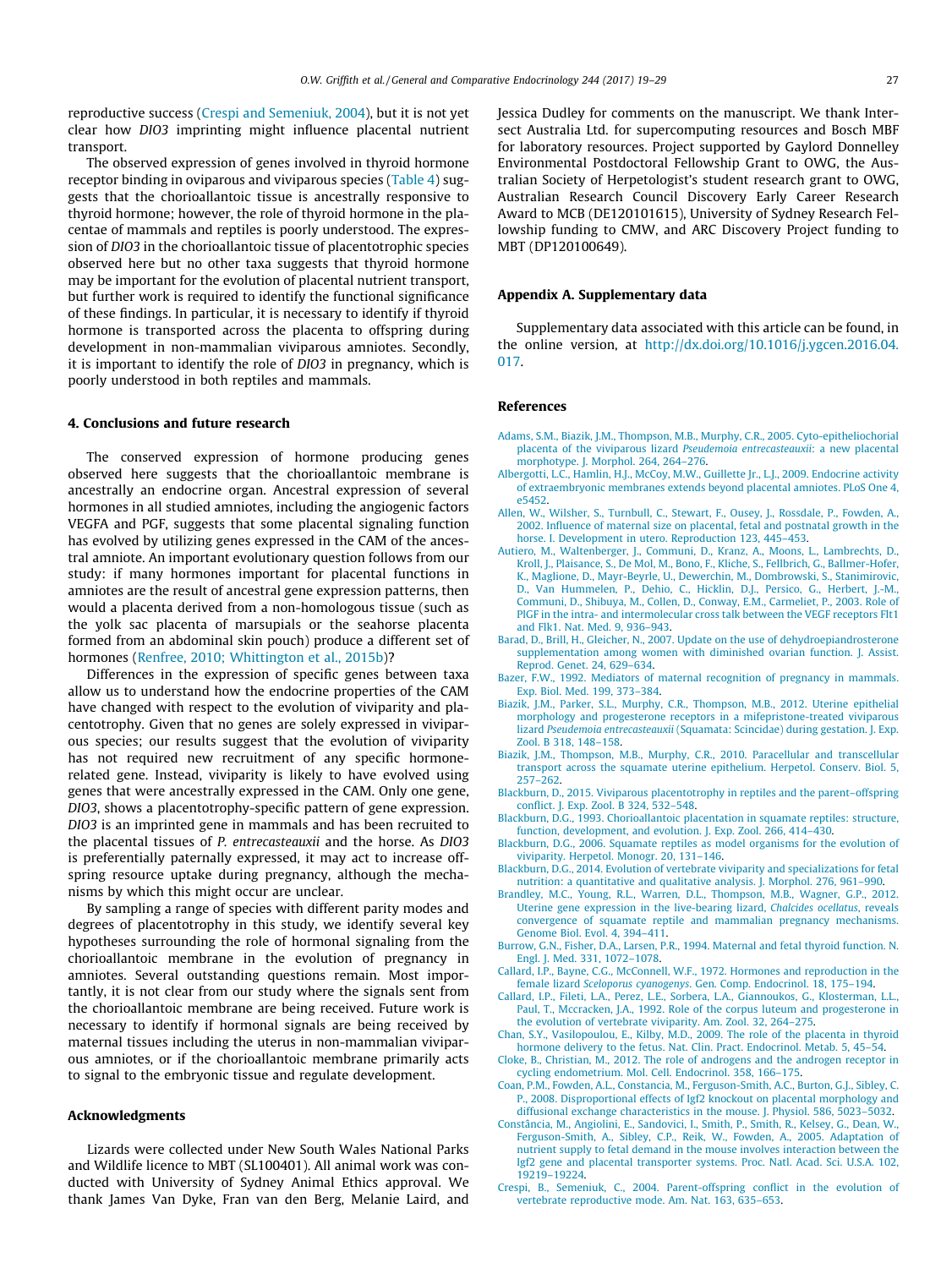- <span id="page-9-0"></span>[Cruze, L., Hamlin, H.J., Kohno, S., McCoy, M.W., Guillette Jr., L.J., 2013. Evidence of](http://refhub.elsevier.com/S0016-6480(16)30090-9/h0110) [steroid hormone activity in the chorioallantoic membrane of a Turtle](http://refhub.elsevier.com/S0016-6480(16)30090-9/h0110) (Pseudemys nelsoni[\). Gen. Comp. Endocrinol. 186, 50–57.](http://refhub.elsevier.com/S0016-6480(16)30090-9/h0110)
- [Cruze, L., Kohno, S., McCoy, M.W., Guillette, L.J., 2012. Towards an understanding of](http://refhub.elsevier.com/S0016-6480(16)30090-9/h0115) [the evolution of the chorioallantoic placenta: steroid biosynthesis and steroid](http://refhub.elsevier.com/S0016-6480(16)30090-9/h0115) [hormone signaling in the chorioallantoic membrane of an oviparous reptile.](http://refhub.elsevier.com/S0016-6480(16)30090-9/h0115) [Biol. Reprod. 87, 71](http://refhub.elsevier.com/S0016-6480(16)30090-9/h0115).
- [Cunningham, F., Amode, M.R., Barrell, D., Beal, K., Billis, K., Brent, S., Carvalho-Silva,](http://refhub.elsevier.com/S0016-6480(16)30090-9/h0120) [D., Clapham, P., Coates, G., Fitzgerald, S., Gil, L., Girón, C.G., Gordon, L., Hourlier,](http://refhub.elsevier.com/S0016-6480(16)30090-9/h0120) [T., Hunt, S.E., Janacek, S.H., Johnson, N., Juettemann, T., Kähäri, A.K., Keenan, S.,](http://refhub.elsevier.com/S0016-6480(16)30090-9/h0120) [Martin, F.J., Maurel, T., McLaren, W., Murphy, D.N., Nag, R., Overduin, B., Parker,](http://refhub.elsevier.com/S0016-6480(16)30090-9/h0120) [A., Patricio, M., Perry, E., Pignatelli, M., Riat, H.S., Sheppard, D., Taylor, K.,](http://refhub.elsevier.com/S0016-6480(16)30090-9/h0120) [Thormann, A., Vullo, A., Wilder, S.P., Zadissa, A., Aken, B.L., Birney, E., Harrow, J.,](http://refhub.elsevier.com/S0016-6480(16)30090-9/h0120) [Kinsella, R., Muffato, M., Ruffier, M., Searle, S.M.J., Spudich, G., Trevanion, S.J.,](http://refhub.elsevier.com/S0016-6480(16)30090-9/h0120) [Yates, A., Zerbino, D.R., Flicek, P., 2015. Ensembl 2015. Nucleic Acids Res. 43,](http://refhub.elsevier.com/S0016-6480(16)30090-9/h0120) [D662–D669.](http://refhub.elsevier.com/S0016-6480(16)30090-9/h0120)
- [Custodia-Lora, N., Callard, I.P., 2002. Progesterone and progesterone receptors in](http://refhub.elsevier.com/S0016-6480(16)30090-9/h0125) reptiles. Gen. Comp. Endocrinol. 127, 1-7
- [Danastas, K., Combes, V., Lindsay, L.A., Grau, G.E.R., Thompson, M.B., Murphy, C.R.,](http://refhub.elsevier.com/S0016-6480(16)30090-9/h0130) [2015. VEGF111: new insights in tissue invasion. Front. Physiol. 6](http://refhub.elsevier.com/S0016-6480(16)30090-9/h0130).
- [Díaz, J.A., Alonso-Gómez, A.L., Delgado, M.J., 1994. Seasonal variation of gonadal](http://refhub.elsevier.com/S0016-6480(16)30090-9/h0135) [development, sexual steroids, and lipid reserves in a population of the lizard](http://refhub.elsevier.com/S0016-6480(16)30090-9/h0135) Psammodromus algirus[. J. Herpetol. 28, 199–205.](http://refhub.elsevier.com/S0016-6480(16)30090-9/h0135)
- [Dufaure, J.P., Hubert, J., 1961. Table de developpement du lezard vivipare](http://refhub.elsevier.com/S0016-6480(16)30090-9/h0140) Lacerta (Zootoca) vivipara [Jacquin. Arch. Anat. Microsc. Morphol. Exp. 50, 309–328](http://refhub.elsevier.com/S0016-6480(16)30090-9/h0140).
- [Fergusson, B., Bradshaw, S.D., 1991. Plasma arginine vasotocin, progesterone, and](http://refhub.elsevier.com/S0016-6480(16)30090-9/h0145) [luteal development during pregnancy in the viviparous lizard](http://refhub.elsevier.com/S0016-6480(16)30090-9/h0145) Tiliqua rugosa. [Gen. Comp. Endocrinol. 82, 140–151.](http://refhub.elsevier.com/S0016-6480(16)30090-9/h0145)
- [Ferner, K., Mess, A., 2011. Evolution and development of fetal membranes and](http://refhub.elsevier.com/S0016-6480(16)30090-9/h0150) [placentation in amniote vertebrates. Res. Physiol. Neurobiol. 178, 39–50.](http://refhub.elsevier.com/S0016-6480(16)30090-9/h0150)
- [Fowden, A.L., Forhead, A.J., 2009. Endocrine regulation of feto-placental growth.](http://refhub.elsevier.com/S0016-6480(16)30090-9/h0155) [Horm. Res. 72, 257–265.](http://refhub.elsevier.com/S0016-6480(16)30090-9/h0155)
- [Fowden, A.L., Ward, J.W., Wooding, F.P.B., Forhead, A.J., Constancia, M., 2006.](http://refhub.elsevier.com/S0016-6480(16)30090-9/h0160) [Programming placental nutrient transport capacity. J. Physiol. 572, 5–15](http://refhub.elsevier.com/S0016-6480(16)30090-9/h0160).
- [Fox, S.L., Guillette, L.J., 1987. Luteal morphology, atresia, and plasma progesterone](http://refhub.elsevier.com/S0016-6480(16)30090-9/h0165) [concentrations during the reproductive cycle of two oviparous lizards,](http://refhub.elsevier.com/S0016-6480(16)30090-9/h0165) Crotaphytus collaris and Eumeces obsoletus[. Am. J. Anat. 179, 324–332.](http://refhub.elsevier.com/S0016-6480(16)30090-9/h0165)
- [Galton, V.A., Martinez, E., Hernandez, A., St. Germain, E.A., Bates, J.M., St. Germain, D.](http://refhub.elsevier.com/S0016-6480(16)30090-9/h0170) [L., 1999. Pregnant rat uterus expresses high levels of the type 3 iodothyronine](http://refhub.elsevier.com/S0016-6480(16)30090-9/h0170) [deiodinase. J. Clin. Invest. 103 \(7\), 979–987.](http://refhub.elsevier.com/S0016-6480(16)30090-9/h0170)
- [Griffith, O.W., 2015. Mechanisms of Placental Evolution: The Genetics and](http://refhub.elsevier.com/S0016-6480(16)30090-9/h0175) [Physiology of Pregnancy in Lizards. School of Biological Sciences, University of](http://refhub.elsevier.com/S0016-6480(16)30090-9/h0175) [Sydney, Sydney, Australia.](http://refhub.elsevier.com/S0016-6480(16)30090-9/h0175)
- [Griffith, O.W., Blackburn, D.G., Brandley, M.C., Van Dyke, J.U., Whittington, C.M.,](http://refhub.elsevier.com/S0016-6480(16)30090-9/h0180) [Thompson, M.B., 2015. Ancestral state reconstructions require biological](http://refhub.elsevier.com/S0016-6480(16)30090-9/h0180) [evidence to test evolutionary hypotheses: a case study examining the](http://refhub.elsevier.com/S0016-6480(16)30090-9/h0180) [evolution of reproductive mode in squamate reptiles. J. Exp. Zool. B 324, 493–](http://refhub.elsevier.com/S0016-6480(16)30090-9/h0180) [503](http://refhub.elsevier.com/S0016-6480(16)30090-9/h0180).
- [Griffith, O.W., Brandley, M.C., Belov, K., Thompson, M.B., 2016. Allelic expression of](http://refhub.elsevier.com/S0016-6480(16)30090-9/h0185) [mammalian imprinted genes in a matrotrophic lizard,](http://refhub.elsevier.com/S0016-6480(16)30090-9/h0185) Pseudemoia entrecasteauxii[. Dev. Genes Evol 226, 79–85.](http://refhub.elsevier.com/S0016-6480(16)30090-9/h0185)
- [Griffith, O.W., Ujvari, B., Belov, K., Thompson, M.B., 2013a. Placental lipoprotein](http://refhub.elsevier.com/S0016-6480(16)30090-9/h0190) [lipase \(LPL\) gene expression in a placentotrophic lizard,](http://refhub.elsevier.com/S0016-6480(16)30090-9/h0190) Pseudemoia entrecasteauxii[. J. Exp. Zool. B 320, 465–470.](http://refhub.elsevier.com/S0016-6480(16)30090-9/h0190)
- [Griffith, O.W., Van Dyke, J.U., Thompson, M.B., 2013b. No implantation in an extra](http://refhub.elsevier.com/S0016-6480(16)30090-9/h0195)[uterine pregnancy of a placentotrophic reptile. Placenta 34, 510–511.](http://refhub.elsevier.com/S0016-6480(16)30090-9/h0195)
- [Guarino, F.M., Paulesu, L., Cardone, A., Bellini, L., Ghiara, G., Angelini, F., 1998.](http://refhub.elsevier.com/S0016-6480(16)30090-9/h0200) [Endocrine activity of the corpus luteum and placenta during pregnancy in](http://refhub.elsevier.com/S0016-6480(16)30090-9/h0200) Chalcides chalcides [\(Reptilia, Squamata\). Gen. Comp. Endocrinol. 111, 261–270.](http://refhub.elsevier.com/S0016-6480(16)30090-9/h0200)
- [Guillette Jr., L.J., Bjorndal, K.A., Bolten, A.B., Gross, T.S., Palmer, B.D., Witherington, B.](http://refhub.elsevier.com/S0016-6480(16)30090-9/h0205) [E., Matter, J.M., 1991. Plasma estradiol-17](http://refhub.elsevier.com/S0016-6480(16)30090-9/h0205)b, progesterone, prostaglandin F, and [prostaglandin E2 concentrations during natural oviposition in the loggerhead](http://refhub.elsevier.com/S0016-6480(16)30090-9/h0205) turtle (Caretta caretta[\). Gen. Comp. Endocrinol. 82, 121–130.](http://refhub.elsevier.com/S0016-6480(16)30090-9/h0205)
- [Haig, D., 2000. The kinship theory of genomic imprinting. Annu. Rev. Ecol. Syst. 31,](http://refhub.elsevier.com/S0016-6480(16)30090-9/h0210) [9–32.](http://refhub.elsevier.com/S0016-6480(16)30090-9/h0210)
- [Hebenstreit, D., Fang, M., Gu, M., Charoensawan, V., van Oudenaarden, A.,](http://refhub.elsevier.com/S0016-6480(16)30090-9/h0215) [Teichmann, S.A., 2011. RNA sequencing reveals two major classes of gene](http://refhub.elsevier.com/S0016-6480(16)30090-9/h0215) [expression levels in metazoan cells. Mol. Syst. Biol. 7](http://refhub.elsevier.com/S0016-6480(16)30090-9/h0215).
- [Herr, F., Liang, O.D., Herrero, J., Lang, U., Preissner, K.T., Han, V.K.M., Zygmunt, M.,](http://refhub.elsevier.com/S0016-6480(16)30090-9/h0220) [2003. Possible angiogenic roles of insulin-like growth factor II and its receptors](http://refhub.elsevier.com/S0016-6480(16)30090-9/h0220) [in uterine vascular adaptation to pregnancy. J. Clin. Endocrinol. Metab. 88,](http://refhub.elsevier.com/S0016-6480(16)30090-9/h0220) [4811–4817](http://refhub.elsevier.com/S0016-6480(16)30090-9/h0220).
- [Hsu, T.-Y., Lan, K.-C., Tsai, C.-C., Ou, C.-Y., Cheng, B.-H., Tsai, M.-Y., Kang, H.-Y., Tung,](http://refhub.elsevier.com/S0016-6480(16)30090-9/h0225) [Y.-H., Wong, Y.-H., Huang, K.-E., 2009. Expression of androgen receptor in](http://refhub.elsevier.com/S0016-6480(16)30090-9/h0225) [human placentas from normal and preeclamptic pregnancies. Taiwan J. Obstet.](http://refhub.elsevier.com/S0016-6480(16)30090-9/h0225) [Gynecol. 48, 262–267.](http://refhub.elsevier.com/S0016-6480(16)30090-9/h0225)
- [Huang, D.W., Sherman, B.T., Lempicki, R.A., 2009. Systematic and integrative](http://refhub.elsevier.com/S0016-6480(16)30090-9/h0230) [analysis of large gene lists using DAVID bioinformatics resources. Nat. Protoc. 4,](http://refhub.elsevier.com/S0016-6480(16)30090-9/h0230) [44–57.](http://refhub.elsevier.com/S0016-6480(16)30090-9/h0230)
- [Huang, Y., Niu, B., Gao, Y., Fu, L., Li, W., 2010. CD-HIT Suite: a web server for](http://refhub.elsevier.com/S0016-6480(16)30090-9/h0235) [clustering and comparing biological sequences. Bioinformatics 26, 680–682.](http://refhub.elsevier.com/S0016-6480(16)30090-9/h0235)
- [Jones, S.M., 2017. Variations upon a theme: Australian lizards provide insights into](http://refhub.elsevier.com/S0016-6480(16)30090-9/h0240) [the endocrine control of vertebrate reproductive cycles. Gen. Comp. Endocrinol.](http://refhub.elsevier.com/S0016-6480(16)30090-9/h0240) [244, 60–69.](http://refhub.elsevier.com/S0016-6480(16)30090-9/h0240)
- [Katzenellenbogen, B.S., Greger, N.G., 1974. Ontogeny of uterine responsiveness to](http://refhub.elsevier.com/S0016-6480(16)30090-9/h0245) [estrogen during early development in the rat. Mol. Cell. Endocrinol. 2, 31–42](http://refhub.elsevier.com/S0016-6480(16)30090-9/h0245).
- [Klicka, J.,Mahmoud, I.Y., 1977. The effects of hormones on the reproductive physiology](http://refhub.elsevier.com/S0016-6480(16)30090-9/h0250) of the painted turtle, Chrysemys picta[. Gen. Comp. Endocrinol. 31, 407–413](http://refhub.elsevier.com/S0016-6480(16)30090-9/h0250).
- [Laguë, P.C., Van Tienhoven, A., Cunningham, F.J., 1975. Concentrations of estrogens,](http://refhub.elsevier.com/S0016-6480(16)30090-9/h0255) [progesterone and LH during the ovulatory cycle of the laying chicken \[](http://refhub.elsevier.com/S0016-6480(16)30090-9/h0255)Gallus domesticus[\]. Biol. Reprod. 12, 590–598](http://refhub.elsevier.com/S0016-6480(16)30090-9/h0255).
- [Langmead, B., Salzberg, S.L., 2012. Fast gapped-read alignment with Bowtie 2. Nat.](http://refhub.elsevier.com/S0016-6480(16)30090-9/h0260) [Methods 9, 357–359](http://refhub.elsevier.com/S0016-6480(16)30090-9/h0260).
- [Lewis, D.F.E., 1996. Guide to Cytochromes: Structure and Function, third ed. CRC](http://refhub.elsevier.com/S0016-6480(16)30090-9/h0265) [Press, London](http://refhub.elsevier.com/S0016-6480(16)30090-9/h0265).
- [Li, H., Handsaker, B., Wysoker, A., Fennell, T., Ruan, J., Homer, N., Marth, G., Abecasis,](http://refhub.elsevier.com/S0016-6480(16)30090-9/h0270) [G., Durbin, R., Subgroup, G.P.D.P., 2009. The sequence alignment/map format](http://refhub.elsevier.com/S0016-6480(16)30090-9/h0270) [and SAMtools. Bioinformatics 25, 2078–2079.](http://refhub.elsevier.com/S0016-6480(16)30090-9/h0270)
- [Licht, P., 1979. Reproductive endocrinology of reptiles and amphibians:](http://refhub.elsevier.com/S0016-6480(16)30090-9/h0275) [gonadotropins. Annu. Rev. Physiol. 41, 337–351](http://refhub.elsevier.com/S0016-6480(16)30090-9/h0275).
- [Licht, P., Owens, D.W., Cliffton, K., Penaflores, C., 1982. Changes in LH and](http://refhub.elsevier.com/S0016-6480(16)30090-9/h0280) [progesterone associated with the nesting cycle and ovulation in the olive](http://refhub.elsevier.com/S0016-6480(16)30090-9/h0280) ridley sea turtle, Lepidochelys olivacea[. Gen. Comp. Endocrinol. 48, 247–253.](http://refhub.elsevier.com/S0016-6480(16)30090-9/h0280)
- [Lynch, V.J., Nnamani, M.C., Kapusta, A., Brayer, K., Plaza, S.L., Mazur, E.C., Emera, D.,](http://refhub.elsevier.com/S0016-6480(16)30090-9/h0285) [Sheikh, S.Z., Grützner, F., Bauersachs, S., Graf, A., Young, S.L., Lieb, J.D., DeMayo,](http://refhub.elsevier.com/S0016-6480(16)30090-9/h0285) [F.J., Feschotte, C., Wagner, G.P., 2015. Ancient transposable elements](http://refhub.elsevier.com/S0016-6480(16)30090-9/h0285) [transformed the uterine regulatory landscape and transcriptome during the](http://refhub.elsevier.com/S0016-6480(16)30090-9/h0285) [evolution of mammalian pregnancy. Cell Rep. 10, 551–561](http://refhub.elsevier.com/S0016-6480(16)30090-9/h0285).
- [Mahmoud, I.Y., Cyrus, R.V., McAsey, M.E., Cady, C., Woller, M.J., 1988. The role of](http://refhub.elsevier.com/S0016-6480(16)30090-9/h0290) arginine vasotocin and prostaglandin  $F2\alpha$  on oviposition and luteolysis in the common snapping turtle Chelydra serpentina[. Gen. Comp. Endocrinol. 69, 56–64](http://refhub.elsevier.com/S0016-6480(16)30090-9/h0290).
- [Martinez, M.E., Charalambous, M., Saferali, A., Fiering, S., Naumova, A.K., St.](http://refhub.elsevier.com/S0016-6480(16)30090-9/h0295) [Germain, D., Ferguson-Smith, A.C., Hernandez, A., 2014. Genomic imprinting](http://refhub.elsevier.com/S0016-6480(16)30090-9/h0295) [variations in the mouse type 3 deiodinase gene between tissues and brain](http://refhub.elsevier.com/S0016-6480(16)30090-9/h0295) [regions. Mol. Endocrinol. 28 \(11\), 1875–1886.](http://refhub.elsevier.com/S0016-6480(16)30090-9/h0295)
- [Morreale de Escobar, G., Obregon, M., Escobar del Rey, F., 2004. Role of thyroid](http://refhub.elsevier.com/S0016-6480(16)30090-9/h0300) [hormone during early brain development. Eur. J. Endocrinol. 151, U25–U37](http://refhub.elsevier.com/S0016-6480(16)30090-9/h0300).
- [Murphy, B., Thompson, M., 2011. A review of the evolution of viviparity in squamate](http://refhub.elsevier.com/S0016-6480(16)30090-9/h0305) [reptiles: the past, present and future role of molecular biology and genomics. J.](http://refhub.elsevier.com/S0016-6480(16)30090-9/h0305) [Comp. Physiol. 181B, 575–594](http://refhub.elsevier.com/S0016-6480(16)30090-9/h0305).
- [Murphy, B.F., Parker, S.L., Murphy, C.R., Thompson, M.B., 2010. Angiogenesis of the](http://refhub.elsevier.com/S0016-6480(16)30090-9/h0310) [uterus and chorioallantois in the eastern water skink](http://refhub.elsevier.com/S0016-6480(16)30090-9/h0310) Eulamprus quoyii. J. Exp. [Biol. 213, 3340–3347](http://refhub.elsevier.com/S0016-6480(16)30090-9/h0310).
- [Murphy, B.F., Parker, S.L., Murphy, C.R., Thompson, M.B., 2011. Placentation in the](http://refhub.elsevier.com/S0016-6480(16)30090-9/h0315) eastern water skink (Eulamprus quoyii[\): a placentome-like structure in a](http://refhub.elsevier.com/S0016-6480(16)30090-9/h0315) [lecithotrophic lizard. J. Anat. 218, 678–689](http://refhub.elsevier.com/S0016-6480(16)30090-9/h0315).
- [O'Neill, M.J., Lawton, B.R., Mateos, M., Carone, D.M., Ferreri, G.C., Hrbek, T., Meredith,](http://refhub.elsevier.com/S0016-6480(16)30090-9/h0320) [R.W., Reznick, D.N., O'Neill, R.J., 2007. Ancient and continuing Darwinian](http://refhub.elsevier.com/S0016-6480(16)30090-9/h0320) [selection on insulin-like growth factor II in placental fishes. Proc. Natl. Acad. Sci.](http://refhub.elsevier.com/S0016-6480(16)30090-9/h0320) [U.S.A. 104, 12404–12409.](http://refhub.elsevier.com/S0016-6480(16)30090-9/h0320)
- [Parker, S.L., Manconi, F., Murphy, C.R., Thompson, M.B., 2010. Uterine and placental](http://refhub.elsevier.com/S0016-6480(16)30090-9/h0325) [angiogenesis in the Australian skinks,](http://refhub.elsevier.com/S0016-6480(16)30090-9/h0325) Ctenotus taeniolatus, and Saiphos equalis. [Anat. Rec. 293, 829–838](http://refhub.elsevier.com/S0016-6480(16)30090-9/h0325).
- [Parker, S.L., Murphy, C.R., Thompson, M.B., 2010. Uterine angiogenesis in squamate](http://refhub.elsevier.com/S0016-6480(16)30090-9/h0330) [reptiles: implications for the evolution of viviparity. Herpetol. Conserv. Biol. 5,](http://refhub.elsevier.com/S0016-6480(16)30090-9/h0330) [330–334](http://refhub.elsevier.com/S0016-6480(16)30090-9/h0330).
- [Payne, A.H., Hales, D.B., 2004. Overview of steroidogenic enzymes in the pathway](http://refhub.elsevier.com/S0016-6480(16)30090-9/h0335) [from cholesterol to active steroid hormones. Endocr. Rev. 25, 947–970](http://refhub.elsevier.com/S0016-6480(16)30090-9/h0335).
- [Piiper, J., Tazawa, H., Ar, A., Rahn, H., 1980. Analysis of chorioallantoic gas exchange](http://refhub.elsevier.com/S0016-6480(16)30090-9/h0340) [in the chick embryo. Respir. Physiol. 39, 273–284.](http://refhub.elsevier.com/S0016-6480(16)30090-9/h0340)
- [Reik, W., Constância, M., Fowden, A., Anderson, N., Dean, W., Ferguson-Smith, A.,](http://refhub.elsevier.com/S0016-6480(16)30090-9/h0345) [Tycko, B., Sibley, C., 2003. Regulation of supply and demand for maternal](http://refhub.elsevier.com/S0016-6480(16)30090-9/h0345) [nutrients in mammals by imprinted genes. J. Physiol. 547, 35–44.](http://refhub.elsevier.com/S0016-6480(16)30090-9/h0345)
- [Renfree, M.B., 2010. Review: marsupials: placental mammals with a difference.](http://refhub.elsevier.com/S0016-6480(16)30090-9/h0350) [Placenta 31 \(Supplement\), S21–S26.](http://refhub.elsevier.com/S0016-6480(16)30090-9/h0350)
- [Rocha, S.T.D., Edwards, C.A., Ito, M., Ogata, T., Ferguson-Smith, A.C., 2008. Genomic](http://refhub.elsevier.com/S0016-6480(16)30090-9/h0355) [imprinting at the mammalian Dlk1-Dio3 domain. Trends Genet. 24, 306–316.](http://refhub.elsevier.com/S0016-6480(16)30090-9/h0355)
- [Roti, E., Fang, S.L., Green, K., Emerson, C.H., Braverman, L.E., 1981. Human placenta is](http://refhub.elsevier.com/S0016-6480(16)30090-9/h0360) [an active site of thyroxine and 3,3](http://refhub.elsevier.com/S0016-6480(16)30090-9/h0360)'[,5-triiodothyronine tyrosyl ring deiodination.](http://refhub.elsevier.com/S0016-6480(16)30090-9/h0360) [J. Clin. Endocrinol. Metab. 53, 498–501](http://refhub.elsevier.com/S0016-6480(16)30090-9/h0360).
- [Sibley, C.P., Coan, P.M., Ferguson-Smith, A.C., Dean, W., Hughes, J., Smith, P., Reik,](http://refhub.elsevier.com/S0016-6480(16)30090-9/h0365) [W., Burton, G.J., Fowden, A.L., Constância, M., 2004. Placental-specific insulin](http://refhub.elsevier.com/S0016-6480(16)30090-9/h0365)[like growth factor 2 \(Igf2\) regulates the diffusional exchange characteristics of](http://refhub.elsevier.com/S0016-6480(16)30090-9/h0365) [the mouse placenta. Proc. Natl. Acad. Sci. U.S.A. 101, 8204–8208](http://refhub.elsevier.com/S0016-6480(16)30090-9/h0365).
- [Simpson, J.T., Wong, K., Jackman, S.D., Schein, J.E., Jones, S.J.M., Birol,](http://refhub.elsevier.com/S0016-6480(16)30090-9/h0370) İ[., 2009. ABySS:](http://refhub.elsevier.com/S0016-6480(16)30090-9/h0370) [a parallel assembler for short read sequence data. Genome Res. 19, 1117–1123](http://refhub.elsevier.com/S0016-6480(16)30090-9/h0370).
- [Sinervo, B., Miles, D.B., Frankino, W.A., Klukowski, M., DeNardo, D.F., 2000.](http://refhub.elsevier.com/S0016-6480(16)30090-9/h0375) [Testosterone, endurance, and Darwinian fitness: natural and sexual selection](http://refhub.elsevier.com/S0016-6480(16)30090-9/h0375) [on the physiological bases of alternative male behaviors in side-blotched](http://refhub.elsevier.com/S0016-6480(16)30090-9/h0375) [lizards. Horm. Behav. 38, 222–233](http://refhub.elsevier.com/S0016-6480(16)30090-9/h0375).
- [Stocco, C., Telleria, C., Gibori, G., 2007. The molecular control of corpus luteum](http://refhub.elsevier.com/S0016-6480(16)30090-9/h0380) [formation, function, and regression. Endocr. Rev. 28, 117–149.](http://refhub.elsevier.com/S0016-6480(16)30090-9/h0380)
- [Strauss, J.F., Martinez, F., Kiriakidou, M., 1996. Placental steroid hormone synthesis:](http://refhub.elsevier.com/S0016-6480(16)30090-9/h0385) [unique features and unanswered questions. Biol. Reprod. 54, 303–311](http://refhub.elsevier.com/S0016-6480(16)30090-9/h0385).
- [Thompson, M.B., Speake, B.K., 2002. Energy and nutrient utilisation by embryonic](http://refhub.elsevier.com/S0016-6480(16)30090-9/h0390) [reptiles. Comp. Biochem. Physiol. A: Mol. Integr. Physiol. 133, 529–538](http://refhub.elsevier.com/S0016-6480(16)30090-9/h0390).
- [Thompson, M.B., Speake, B.K., 2006. A review of the evolution of viviparity in](http://refhub.elsevier.com/S0016-6480(16)30090-9/h0395) [lizards: structure, function and physiology of the placenta. J. Comp. Physiol.](http://refhub.elsevier.com/S0016-6480(16)30090-9/h0395) [176B, 179–189](http://refhub.elsevier.com/S0016-6480(16)30090-9/h0395).
- [Thompson, M.B., Stewart, J.R., Speake, B.K., 2000. Comparison of nutrient transport](http://refhub.elsevier.com/S0016-6480(16)30090-9/h0400) [across the placenta of lizards differing in placental complexity. Comp. Biochem.](http://refhub.elsevier.com/S0016-6480(16)30090-9/h0400) [Physiol. A: Mol. Integr. Physiol. 127A, 469–479.](http://refhub.elsevier.com/S0016-6480(16)30090-9/h0400)